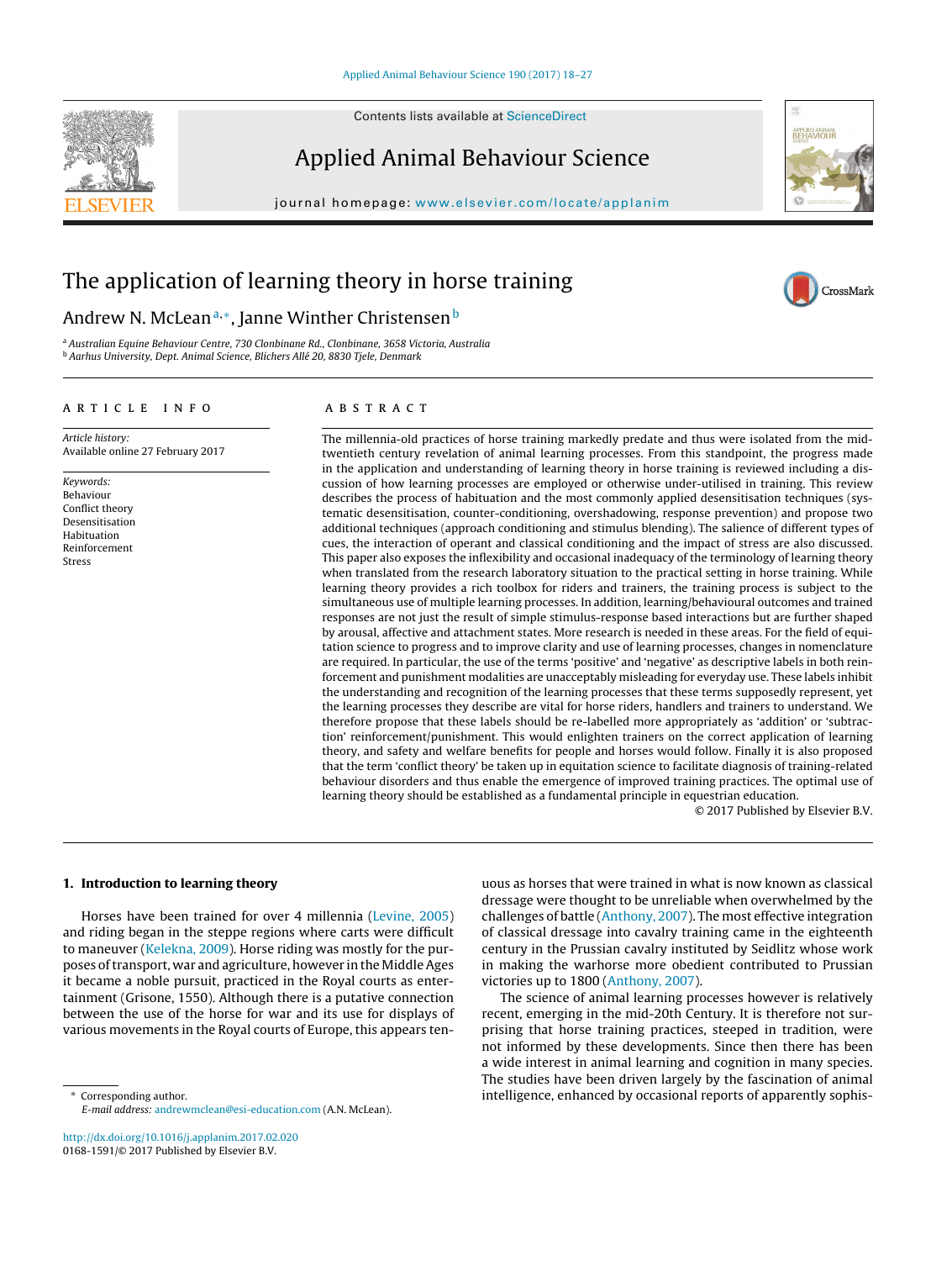ticated intellectual skills displayed by animals. For instance, more than 100 years ago, the horse 'Clever Hans' was assumed to be able to count ([Harris,](#page-8-0) [2010\),](#page-8-0) which of course was later disproved, but – more relevant to equine species – Hans turned out to be extremely adept at classical conditioning: learning subtle and unintentional human body postures that preceded food rewards.

Learning can be defined as a process of adaptive changes in individual behaviour as a result of experience [\(Thorpe,](#page-9-0) [1963\)](#page-9-0) and thorough studies of learning abilities and mechanisms of the mammalian and avian brain have led to the development of learning theory. Learning theory describes an approach that explains changes in behaviour produced by mental and/or physical practice, as opposed to other factors, e.g., physiological development. Learning theory includes non-associative learning (habituation and sensitization) and associative learning (classical and operant conditioning). These learning processes account for the entire gamut of behaviour change based on experience in all animal species including horses. The use of learning theory has begun to revolutionize the methods used to train certain classes of animals (e.g. sea mammals used in oceanaria and dogs), and in the early twenty-first century, horse training literature began to be informed about the application of learning theory (e.g. [McGreevy,](#page-9-0) [2007;](#page-9-0) [McGreevy](#page-9-0) [and](#page-9-0) [McLean,](#page-9-0) [2007,](#page-9-0) [2010;](#page-9-0) [McLean,](#page-9-0) [2005a,](#page-9-0) [2008\).](#page-9-0) Like other mammals, horses learn in straightforward and predictable ways, which is why humans can train and interact so effectively with them. Understanding and applying learning theory can help horse trainers work with their horses in a way that enables and expedites learning yet maintains the horse's welfare as paramount.

A regular feature of this review concerns the observation that learning theory has mostly been developed from experiments on laboratory animals, notably rats and pigeons. Observation of the ridden horse provides a window into the processes of negative reinforcement, and escape and avoidance learning within a practical context. Negative reinforcement in best practice horse training requires the training of responses and ultimately variations in response that are congruent with variations in pressure signals of reins, legs, seat and rider posture in order to facilitate speed, stride length, direction, gait control and posture. It is likely that when signal strengths of certain signals (e.g. the bit and the spur) exceed a particular pressure threshold that there are welfare implications for horses.

There is still much more research to be conducted on equine cognition, particularly in the areas of prospective memory. While the majority of brain structures in horses are human analogues, the same cannot be said for the prefrontal cortex which is considerably more extensive and complex in humans. The ability to prolong memory traces in humans is enabled by our specialised prefrontal cortex and enables humans to visualize events forward and backward, known as prospective memory ([Korziol](#page-9-0) et [al.,](#page-9-0) [2011\).](#page-9-0) The extent of this faculty is therefore a significant cognitive difference between the two species. Attributing human-like recall abilities to horses encourages the unproven and detrimental belief that horses are aware of past behaviours and therefore that they are culpable. This assumption directly facilitates the use of punishment based training systems as well as the use of delayed rewards. These have a significant impact on the safety of horse/human interactions and horse welfare.

The relative salience of aural, tactile and visual cues to horses remains unknown. In other species there is some literature on the impact of different types of stimuli as conditioned stimuli (CS). The best known work, pioneered by [Garcia](#page-8-0) [and](#page-8-0) [Koelling](#page-8-0) [\(1966\),](#page-8-0) showed that rats can learn the association between a taste and illness (nausea) very quickly, but learn much less readily about exteroceptive cues (visual and auditory) that predict nausea. Conversely, rats can learn quickly about the relationship between the same exteroceptive cues and pain (a brief shock), but learn very little about a taste-shock association. Therefore, at least some animals have innate predispositions to learn certain CS-unconditioned stimulus (US) associations more readily than other associations. For rats, evolution is likely to have favoured learning a taste-illness association because of the dangers of a diverse foraging lifestyle where taste would be more relevant in that context than visual or auditory stimuli. Conversely, tastes are less likely to predict pain, and again evolution may have selected for the reverse bias in associability. This is an important area for future research in equitation science. It is vital to consider the horse's adaptations as an open grassland forager and social prey animal, in understanding its evolved stimulus preferences.

The interaction of classical and operant conditioning is particularly relevant in equitation. Riders may introduce a seat cue that precedes rein tension to classically condition a deceleration response or they may apply the two cues concurrently. However, the phenomenon known as blocking may occur if one CS (e.g. light rein cue) has already been associated with an event. If another stimulus (e.g. seat cue) is introduced, the animal may fail to learn the new association because learning has been blocked by the presence of the first CS. Concurrent application of cues may also result in the situation where cues only work in tandem with each other: When stimulated on their own they do not produce a response. However anecdotal evidence suggests that this rarely occurs in equitation with the simultaneous use of rein and seat aids, although some attenuation of cues may occur. How is this possible? In research, studies have generally been simplistic in that the CS's are typically both of similar associative strength or at least they are formerly benign signals (such as a light and a tone). On the other hand in horse training, the cues have very different origins. The seat can be considered mildly negatively reinforcing (because the pressure it can apply is limited) whereas bit pressure via the reins can be strongly aversive. It would be of interest to explore the relative strengths of association of these cues, their development, competition and their blocking characteristics or otherwise. This is particularly salient because riders often report that rein and seat signals are applied simultaneously.

The characteristics of the learning environment also require further research. Calmness has long been emphasised as an important element in horse training not only for the welfare of the horse [\(Grisone,](#page-8-0) [1550;](#page-8-0) [de](#page-8-0) [la](#page-8-0) [Guérinière](#page-8-0) [1733;](#page-8-0) [German](#page-8-0) [National](#page-8-0) [Equestrian](#page-8-0) [Federation,](#page-8-0) [1997\),](#page-8-0) but also for the safety of riders and handlers, because a frightened horse poses a significant danger to humans. Indeed, one of the most common cause of human accidents associated with horses is due to their fear reactions, [\(Keeling](#page-9-0) et [al.,](#page-9-0) [1999;](#page-9-0) [Thomas](#page-9-0) et [al.,](#page-9-0) [2006\).](#page-9-0) Indeed, horse riding and handling accidents are relatively common: the serious injury rate is one for every 350 h of contact, which is 20 times greater than motor cycling ([Ceroni,](#page-8-0) [2007\).](#page-8-0) Learning, however requires slightly elevated arousal levels beyond which learning is reduced. This has been described as the inverted-U relationship between learning and arousal as reflected in the Yerkes-Dodson Law [\(Yerkes](#page-9-0) [and](#page-9-0) [Dodson,](#page-9-0) [1908;](#page-9-0) [Mendl,](#page-9-0) [1999\).](#page-9-0) The optimal arousal level for a specific task is related to how challenging the task is for the individual; simpler tasks can be performed successfully even at high arousal levels whereas challenging tasks are typically performed more successfully at lower arousal levels [\(Mair](#page-9-0) et [al.,](#page-9-0) [2011;](#page-9-0) [Starling](#page-9-0) et [al.,](#page-9-0) [2013\).](#page-9-0) Thus there is a fine line between raised stress levels sufficient for learning and responding compared to higher stress levels that inhibit learning, and the skill of training using a paradigm of negative reinforcement involves applying this pressure gradient only to the level of optimal learning. Awareness and identification of this threshold is a critical area of study in equitation science and central to this are two major components of psychological stressors [\(Weiss,](#page-9-0) [1972;](#page-9-0) [Bassett](#page-9-0) [and](#page-9-0) [Buchanan-Smith,](#page-9-0) [2007\):](#page-9-0)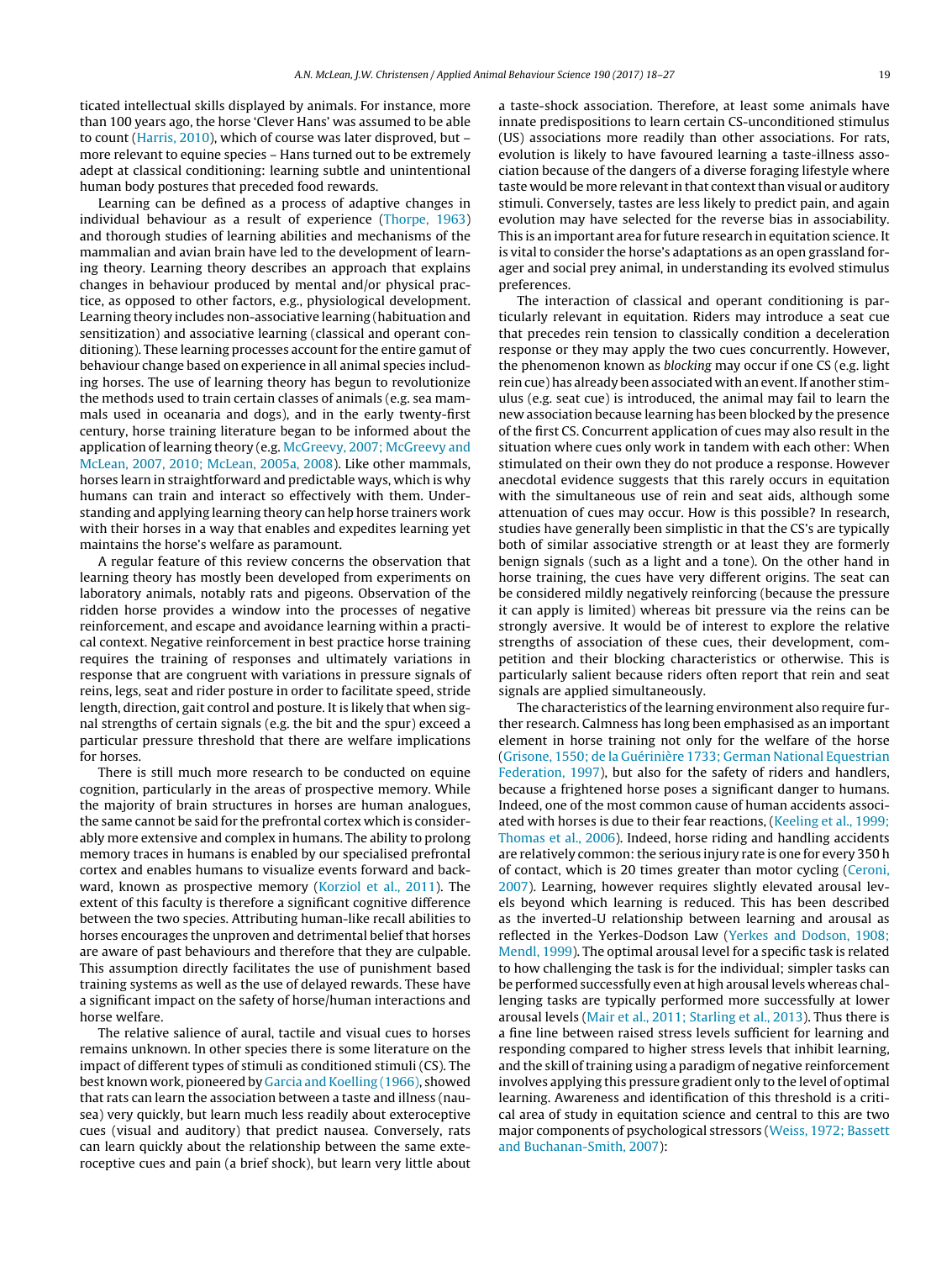- predictability (in horse training classical conditioning provides cues that predict certain events)
- controllability (where the animal is able to manage its behavioural outcome to achieve allostasis, i.e. give a suitable response to lower a drive such as hunger or reduction of somatic pressure)

Over the last few decades there has been a significant ground swell of interest, emotion and enthusiasm for ethical and putative horse-centered approaches to horse training with the rise of animal rights and animal welfare groups as well as popular contemporary training dogmas. Importantly, as a result of the availability and accessibility of imagery through modern media, horse sports and training in general are being brought sharply into public view. As a result, there has been a rise in what are commonly termed positive training methods such as the growing interest in not only incorporating positive reinforcement(including secondary positive reinforcement) into training regimes, but attempting to eliminate the use of aversive stimuli altogether. Similarly, there has been considerable discussion on the use of aversive stimuli such as bits, spurs and whips in horse training resulting in the growing use of bitless bridles [\(Cook,](#page-8-0) [2003;](#page-8-0) [Cook](#page-8-0) [and](#page-8-0) [Strasser,](#page-8-0) [2003\),](#page-8-0) and relabeling of some aversive stimuli to, for example 'carrot sticks' [\(Parelli,](#page-9-0) [2003\).](#page-9-0)

This paper reviews the progress made in the last few decades and the various obstacles that have arisen owing to the popularity of understanding and applying learning theory to horse training and the various directions and pitfalls that have arisen through the course of this rapid emergence.

## **2. Learning theory in practice**

#### 2.1. Non-associative learning

Habituation describes the progressive decrease of the amplitude or frequency of a response to repeated sensory stimulation that is not caused by sensory receptor adaptation or motor fatigue ([Rankin](#page-9-0) et [al.,](#page-9-0) [2009;](#page-9-0) [Schmid](#page-9-0) et [al.,](#page-9-0) [2015\).](#page-9-0) Animals are frequently bombarded with stimuli from the environment and habituation has evolved to discern which stimuli are important and which can be ignored; it can therefore be argued that habituation is one of the most fundamental learning processes that allows animals to adapt to dynamic environments.Habituationis regardedas aprerequisite for all other types of learning, because it allows animals to filter out innocuous stimuli and focus selectively on important stimuli ([Rankin](#page-9-0) et [al.,](#page-9-0) [2009;](#page-9-0) [Schmid](#page-9-0) et [al.,](#page-9-0) [2015\).](#page-9-0) Habituation tends to be relatively longlasting and 'stimulus-specific', i.e.the animal remains responsive to other stimuli. In the training domain, horses habituate to diverse and dynamic aspects of the physical and social environment, and to the paraphernalia used in training such as saddlery and also to having humans astride. Perhaps the most difficult aspect of foundation training is habituating to the continuous pressure of the girth, which is aversive to some horses ([McGreevy](#page-9-0) [and](#page-9-0) [McLean,](#page-9-0) [2010\).](#page-9-0)

Sensitisation is the opposite process of habituation, whereby response intensity is increased. If an individual experiences a series of arousing attractive or aversive stimuli, sensitisationdescribes the likelihood that it will respond more quickly or with more intensity to this or another stimulus that is presented soon after. Sensitisation is often characterised by response enhancement to a whole class of stimuli in addition to the one that is repeated. For example, pigeons that are exposed to painful stimuli (small electric shocks) become more responsive to loud noise ([Siqueira](#page-9-0) et [al.,](#page-9-0) [2005\).](#page-9-0) Similar situations may arise in horse training, where horses exposed to painful or fearful stimuli show increased responsiveness to both the original and other arousing stimuli. For example a horse that has shied (swerved sideways) from a dog that suddenly jumped

out from the bushes may learn to shy repeatedly at the smallest threshold stimulus in similar circumstances thereafter.

Dishabituation, on the other hand, is the recovery of a habituated response. It describes the situation where the presentation of a stimulus, which is different to the one the animal has habituated to, results in an increase in the decremented response to the original stimulus [\(Rankin](#page-9-0) et [al.,](#page-9-0) [2009\).](#page-9-0) Although a strong stimulus has traditionally been used to produce dishabituation, there is some discussion in the literature that any different stimulus can serve to dishabituate a response. For example, [Marcus](#page-9-0) et [al.](#page-9-0) [\(1988\)](#page-9-0) studied the defensive gill and siphon withdrawal response in the marine snail Aplysia, and found that a touch or a weak electric shock produced better dishabituation than did a strong shock. There is some discussion in the literature as to whether dishabituation is caused by sensitisation, or by a disruption of the habituation process ([Steiner](#page-9-0) [and](#page-9-0) [Barry,](#page-9-0) [2014;](#page-9-0) [Schmid](#page-9-0) et [al.,](#page-9-0) [2015\).](#page-9-0) Similarly in horse training, dishabituation can explain the return of a previously decremented response. In the practical situation, however, it can be difficult or impossible to ascribe the return of a behavioural response to a specific process, and this reflects the disjunction between theory and practice.

#### 2.1.1. Desensitisation techniques

Habituation refers to the process of response decrement whereas desensitisation techniques refer to the methods applied to achieve habituation. Horses are innately neophobic (fearful of the unfamiliar) and often find the characteristics of various stimuli aversive: magnitude; novelty; proximity; sudden appearance or occurrence; movement, especially erratic (therefore hard to identify even if familiar); or advancing towards the horse (e.g. [Christensen](#page-8-0) et [al.,](#page-8-0) [2005,](#page-8-0) [2008,](#page-8-0) [2011;](#page-8-0) [Lansade](#page-8-0) et [al.,](#page-8-0) [2007,](#page-8-0) [2008;](#page-8-0) [Christensen,](#page-8-0) [2013\).](#page-8-0) The behavioural response is characterised by avoidance; ranging from a slight increase in distance to the fear object to a rapid and powerful flight response. Avoidance is usually followed by alertness towards the stimulus and finally by investigative behaviour. The duration of the different phases varies from seconds to minutes and depends partly on the stimulus characteristics and partly on individual differences in fearfulness and curiosity (e.g. [Lansade](#page-9-0) et [al.,](#page-9-0) [2008;](#page-9-0) Christensen et al., 2011; Marsbøll [and](#page-9-0) [Christensen,](#page-9-0) [2015\).](#page-9-0) This natural investigative behaviour can be exploited during desensitisation training, where it may be beneficial to allow the horse to keep its distance to the object of its fear until it shows a natural motivation to approach. Another important point to remember during training is that avoidance/escape behaviour is reinforced by increased distance to the aversive stimulus, which can lead to the intensification of the undesired behaviour.

Four main desensitisation techniques can be derived from the applied animal behaviour literature: systematic desensitisation, counter-conditioning, overshadowing and response prevention [\(McLean,](#page-9-0) [2008;](#page-9-0) [Mills](#page-9-0) et [al.,](#page-9-0) [2010\).](#page-9-0) Given the neophobic nature of horses and the importance and implications of horses' fear reactions for human safety, surprisingly few studies have explored habituation to novel stimuli and the subsequent imperative of developing desensitisation techniques for horses ([Christensen,](#page-8-0) [2006,](#page-8-0) [2013;](#page-8-0) [Górecka](#page-8-0) et [al.,](#page-8-0) [2007;](#page-8-0) [Hartmann](#page-8-0) et [al.,](#page-8-0) [2011;](#page-8-0) [Leiner](#page-8-0) [and](#page-8-0) [Fendt,](#page-8-0) [2011\).](#page-8-0) Based on a practical application of these methodologies, we propose some additional techniques (approach conditioning and stimulus blending) following an analysis of the more commonly used desensitisation techniques:

## (1) Systematic desensitisation

The term refers to a gradual habituation to an arousing stimulus. Systematic desensitisation is a commonly used behaviour modification technique for the alleviation of behaviour problems caused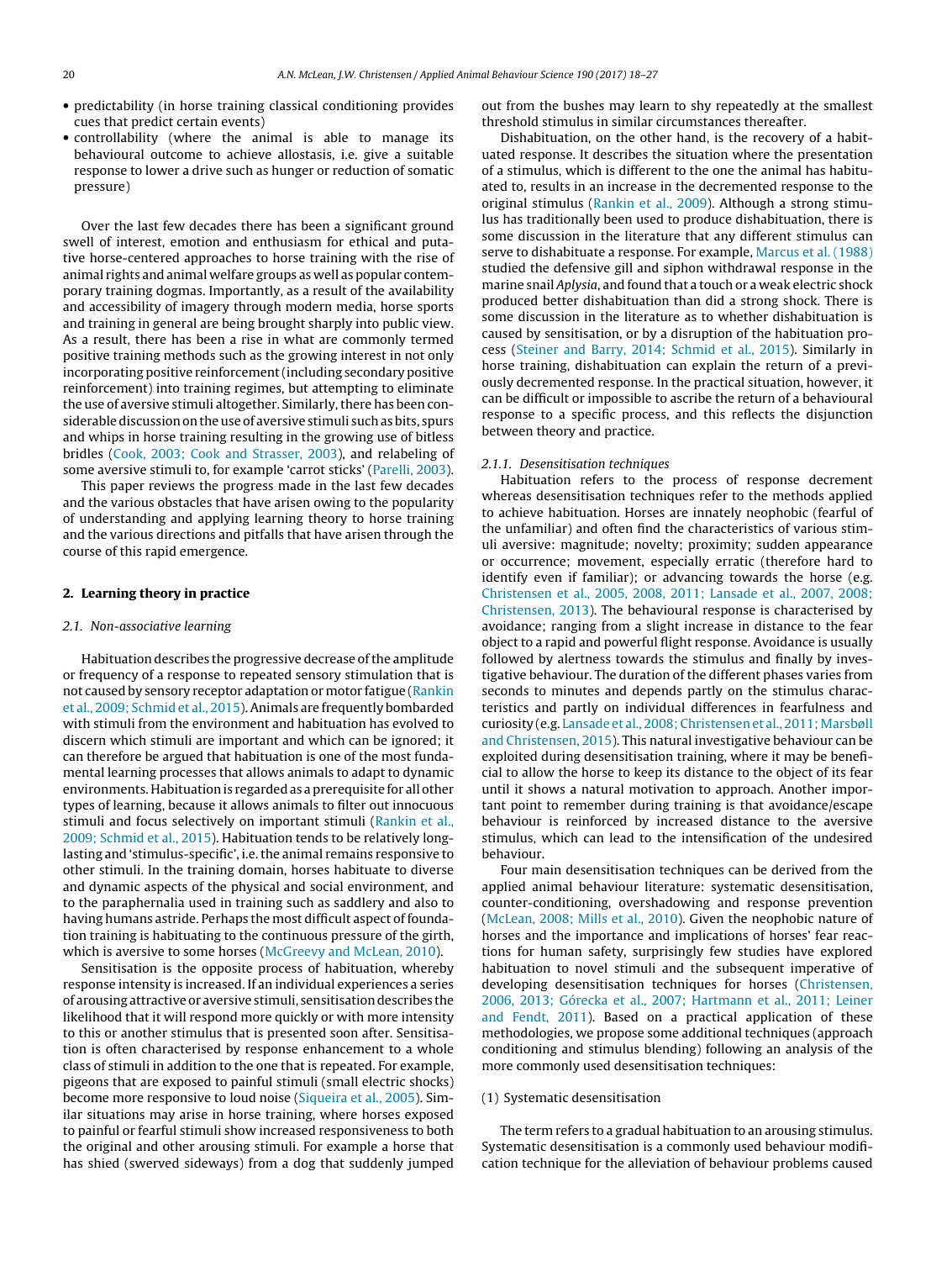by inappropriate arousal. The process in animals is an adaptation of a psychotherapy technique for humans [\(Wolpe](#page-9-0) [and](#page-9-0) [Lazarus,](#page-9-0) [1969\).](#page-9-0) In a controlled situation, the animal is exposed to low levels of the arousing stimulus according to an increasing gradient, and rewarded when it remains relaxed or shows an appropriate response. An increase in the level of the stimulus is not made until the animal reliably fails to react to the previous level. In this way the technique aims to raise the threshold for a response. For example, police horses are often systematically desensitised to noise, smoke, flags, rapidly advancing people and objects.

## (2) Counter-conditioning (response substitution)

The term refers to conditioning of an incompatible response to the undesired one, so that only the desired reaction occurs. The term literally means training an animal to show a behaviour which is counter to the one the trainer wishes to eliminate. The technique is widely used in combination with systematic desensitisation. By ensuring that the preferred behaviour is more rewarding, the animal learns to perform the new behaviour when exposed to the problematic stimulus. In practice, the animal is presented with the problem stimulus simultaneously with a stimulus (e.g. food) that inherently arouses an alternative response, which is counter to the underlying problem behaviour. Eventually the animal should learn that the problem stimulus is now a predictor of a positively reinforced (rather than aversive) event ([Taylor,](#page-9-0) [2010\).](#page-9-0)

## (3) Overshadowing

The term describes the phenomenon whereby habituation to the least salient stimulus takes place when two or more stimuli that are competing for the same response are presented concurrently ([McLean,](#page-9-0) [2008;](#page-9-0) [Mills](#page-9-0) et [al.,](#page-9-0) [2010\).](#page-9-0) In the practical setting of horse training, overshadowing provides an effective method of desensitising horses to aversive stimuli such as clippers, needles or other invasive procedures. These aversive and invasive procedures frequently elicit a withdrawal response in the horse. Similarly, when a horse learns to respond to e.g. lead rein signals of forward or reverse, they are initially acquired because they too produce a withdrawal response, which through the refinement of further training, diminish to light lead rein cues. Therefore outcompeting the withdrawal response elicited by the clippers through the use of the lead rein cues of forward and reverse can be a useful overshadowing protocol. The horse must therefore be reliably trained to step forward and back from lead rein cues via operant conditioning. Overshadowing differs from systematic desensitisation and counter-conditioning principally because of the use of mobility responses.

#### (4) Response prevention (Flooding)

The method consists of restraining the animal to remain in the situation which it fears while avoidance responses are prevented, until the animal's apparent resistance ceases. In contrast to systematic desensitisation, counter-conditioning and overshadowing, in response prevention there is no gradual habituation to the aversive stimulus: instead the horse is forced to endure the aversive stimulus at full intensity, usually for a protracted period of time. The method was originally developed to treat human phobias and was claimed to be less time-consuming and more effective than systematic desensitisation ([Baum,](#page-8-0) [1970;](#page-8-0) [Hussain,](#page-8-0) [1971\).](#page-8-0) The aim of the procedure is to enable the individual to either habituate or learn an alternative appropriate response to the stimulus through the removal of reinforcement for the fearful behaviour ([Hussain,](#page-9-0) [1971\).](#page-9-0) For elimination of the response to occur it is important that the stimulus is not withdrawn before cessation of the response

occurs; if the animal remains in a state of heightened arousal and the stimulus is withdrawn, the response may be negatively reinforced and consequently strengthened. Such incorrect implementation of flooding is one of the significant risks of the procedure. Another cause of concern is that, if an animal is being restrained and exposed to uncontrollable aversion, learned helplessness may result. In this case, the animal will be apathetic and may superficially appear to tolerate the aversive stimulus, but its welfare is seriously compromised.

As also noted above, these techniques can be highly overlapping and can be used concurrently, e.g. systematic desensitisation can be advantageously used in combination with the other techniques. For example, systematic desensitisation, overshadowing and counterconditioning may be used to enable a horse to habituate to various invasive procedures. Owing to the varying temperaments of horses, different techniques may suit individual horses. In addition, variations of elements from the above techniques can form the basis for additional desensitisation techniques based on learning theory and equine ethology, which appear highly relevant in horse training:

- a) **Approach conditioning**. This method exploits the natural tendency of horses to explore and approach unknown objects, in combination with systematic desensitisation. The horse is stimulated by the rider or handler to approach the object of its fear, which is retreating as the horse approaches, i.e. the approach behaviour is negatively reinforced. The horse may then be signaled to stop before it reaches its fear threshold, so that the object retreats even further. The horse is then signaled to catch up. As soon as the horse slows its approach it is deliberately stopped and this is repeated until the horse comes as close as possible to the object. The method has been successfully applied to horses that are afraid of tractors and diggers, motorbikes and trams.
- b) **Stimulus blending**. The method uses a closely resembling stimulus to which the horse has already habituated to systematically desensitise the horse to the original fear-inducing stimulus. The fear-inducing stimulus is applied gradually and concurrently at the lowest threshold of fear with the known, non-fear-inducing stimulus, and then systematically increased in intensity. For example a horse may be afraid of aerosol sprays but unafraid of being hosed. The aural and tactile characteristics of the aversive stimulus (e.g. aerosol) are gradually mixed with the habituated one (e.g. the hose) making identification of the formerly aversive one difficult and perceptually different. The old benign stimulus can then be diminished and finally terminated after which the horse will show habituation also to the new stimulus.

Practical examples of the different desensitisation techniques are given in [Table](#page-4-0) 1.

## 2.1.2. Habituation to aversive stimuli

A specific situation in horse training is the habituation to bit and leg pressure, which is obviously undesired, and the terms 'heavy mouth' and 'lazy sides' have been used to describe horses which show a diminished response to rein and leg signals. Unfortunately, this habituation frequently occurs because the horse has been exposed to relentlessly higher levels of pressure than intended and has not been negatively reinforced (i.e. pressure removed) for the appropriate behaviour. This inability to control the aversive stimulus may lead to certain levels of learned helplessness ([Seligman,](#page-9-0) [1972\),](#page-9-0) which negatively affects horse welfare ([Hall](#page-8-0) et [al.,](#page-8-0) [2008;](#page-8-0) [McGreevy](#page-8-0) [and](#page-8-0) [McLean,](#page-8-0) [2010\).](#page-8-0) A 'heavy mouth' may result from the horse finding the leg/spur/whip more aversive, i.e. the horse habituates to the least aversive stimulus. While habituation to mildly aversive stimuli may not affect the animal's wellbeing (e.g. 'contact'), there is likely to be a point on the pain continuum where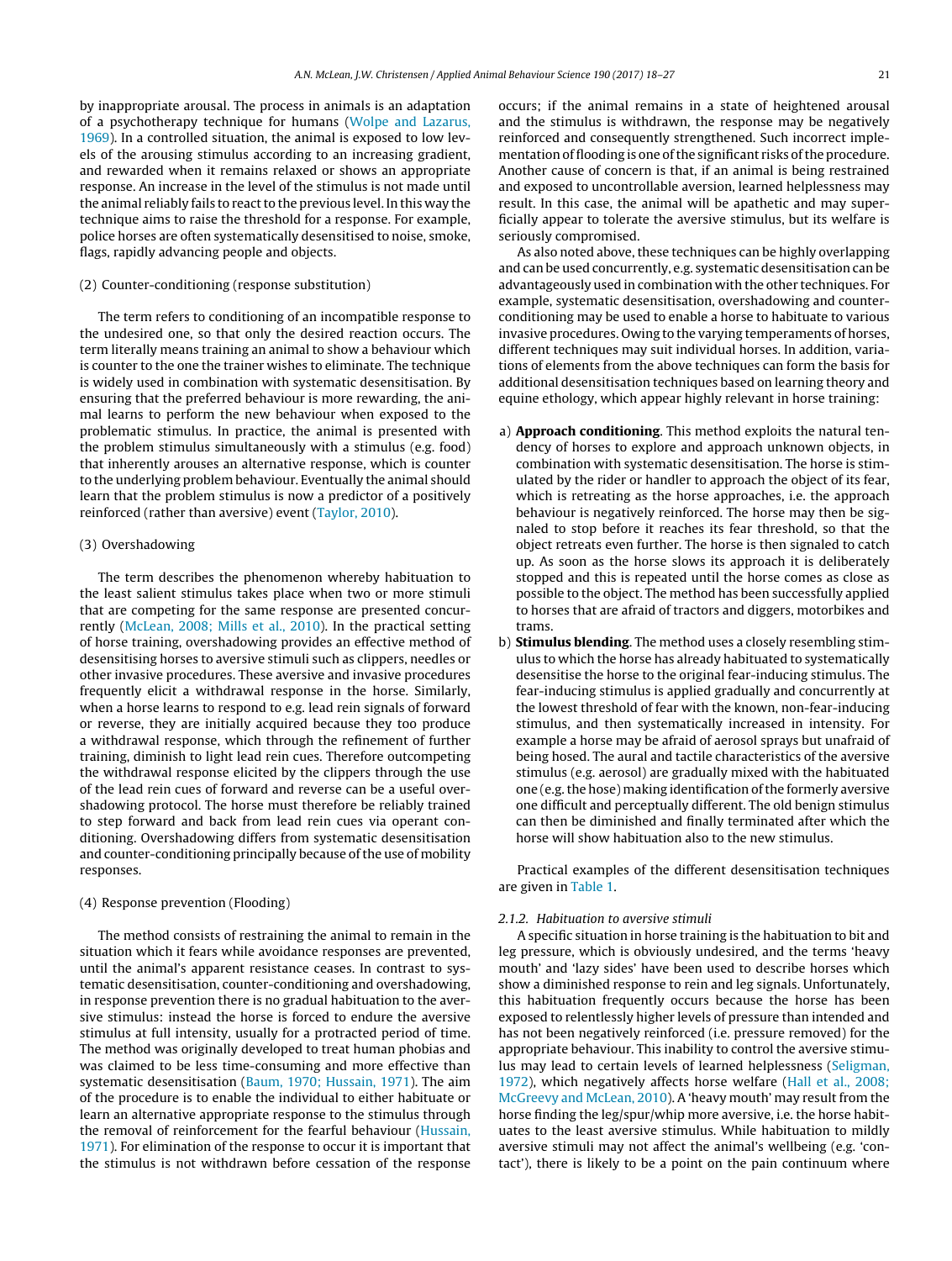#### <span id="page-4-0"></span>**Table 1** Examples of desensitisation techniques.

| Technique                                          | Practical example                                                                                                                                                                                                                                                                                                                                                                                                                                                                                                                                                                                                                                                                                                                                                                                                                                                                                                                                                                                                                                                                                                                                                                                                                                                                                                                                                                                                                                                                                                                                                                                                                                                                                                                                                                                                                                                                                                                                                                                                    |
|----------------------------------------------------|----------------------------------------------------------------------------------------------------------------------------------------------------------------------------------------------------------------------------------------------------------------------------------------------------------------------------------------------------------------------------------------------------------------------------------------------------------------------------------------------------------------------------------------------------------------------------------------------------------------------------------------------------------------------------------------------------------------------------------------------------------------------------------------------------------------------------------------------------------------------------------------------------------------------------------------------------------------------------------------------------------------------------------------------------------------------------------------------------------------------------------------------------------------------------------------------------------------------------------------------------------------------------------------------------------------------------------------------------------------------------------------------------------------------------------------------------------------------------------------------------------------------------------------------------------------------------------------------------------------------------------------------------------------------------------------------------------------------------------------------------------------------------------------------------------------------------------------------------------------------------------------------------------------------------------------------------------------------------------------------------------------------|
| Systematic desensitisation<br>Counter-conditioning | Example: the horse is fearful of aerosols. As a first step a handler brings an aerosol close to the horse and strokes it on the body<br>with the bottle (no spraying). This is to habituate the horse to the visual characteristics of the aversive stimulus. When the horse<br>shows no avoidance responses, a next step is to stand some meters from the horse and spray in the opposite direction, preferably<br>with water, i.e. a fluid with no smell. This is to gradually habituate the horse to the aural characteristics of the aversive stimulus.<br>The handler gradually steps closer to the horse, and when the horse shows no responses to the handler standing next to it and<br>spraying in the other direction, the handler can gradually spray closer to the horse. Before spraying directly on the horse's coat,<br>the handler should stroke the horse with a hand and spray gently on the hand. At all stages, it is important to ensure that the<br>horse is only rewarded for appropriate responses, i.e. the aerosol should be removed or spraying terminated when the horse<br>stands still. Positive reinforcement (e.g. food, wither scratching) can be used as an additional reinforcer for appropriate behaviour.<br>Example: the horse is fearful of objects on the ground. When the horse discovers e.g. a piece of plastic on the ground it shows a<br>strong avoidance response. A practical solution in terms of counter-conditioning could be to place a highly appreciated food on<br>the plastic, i.e. a stimulus that elicits desired responses (approach and eating) which is counter to the unwanted avoidance<br>response (Christensen et al., 2005). If the horse is frequently presented with objects on the ground that all contain food, the horse<br>is likely to learn that the original problem stimuli are now a predictor of a positive event.                                                                                                                     |
| Overshadowing                                      | Example: the horse is needle-shy. When the horse sees the person approaching with the syringe it becomes hyper-reactive and<br>pulls against the handler's lead rein tension in its attempts to escape. The needle pricking the horse's skin also induces a severe<br>flight response. The solution in terms of overshadowing involves the horse being trained to step back and forward from lead rein<br>tension so that the horse's reaction is elicited from the lightest of lead rein cues. Next the person with the syringe approaches the<br>horse with the syringe and as soon as the horse displays even the smallest of fear responses, the person with the syringe stops and<br>remains immobile so that the distance between the horse and the syringe stays constant. The horse is then signalled to step back<br>one step and perhaps then forward a step. Initially the response is delayed and the light cue is ignored because the horse's<br>attentional mechanisms are overshadowed by the syringe so the handler then increases the motivational pressure of the lead rein<br>so that in a few repetitions the horse is now responding to light signals of the lead rein. The horse's reaction to the syringe has, at<br>this distance, decreased. The syringe is now brought closer to the horse and as soon as the horse shows the slightest fear reaction,<br>the process is repeated. This process continues until the horse's response to the syringe has diminished. Positive reinforcement at<br>each increment enhances the acquisition of the lowered arousal. The lead rein signals and their associated mobility responses<br>soon achieve stimulus control of the horse's locomotion and thus overtake the syringe for salience. The less salient stimulus either<br>no longer elicits or greatly diminishes withdrawal from the original, more salient stimulus. The procedure however is most<br>successful if the process is begun at the lowest levels of arousal (McLean, 2008). |
| Response prevention                                | Example: the horse is afraid of objects that are brought close to its body. Using the response prevention/flooding technique, the<br>horse may be tethered and exposed to the full blown version of the aversive stimulus, e.g. relentless flailing of a sack or other<br>material until it discovers that escape is impossible and it eventually calms down. This maximal exposure therapy is supposed to<br>make the horse more accepting of various paraphernalia that it will encounter in training.                                                                                                                                                                                                                                                                                                                                                                                                                                                                                                                                                                                                                                                                                                                                                                                                                                                                                                                                                                                                                                                                                                                                                                                                                                                                                                                                                                                                                                                                                                             |
| Approach conditioning                              | Example: the horse is fearful of tractors, motor bikes or trams and attempts to escape, in order to lower its fear. However if the<br>process is reversed whereby the horse approaches the retreating machine, this can have the opposite effect: its fear is lowered<br>because the machine itself escapes. This technique has been used in training police horses. In best practice, when the horse closes<br>in on the machine it is stopped, thus allowing the machine to increase its distance from the horse. The horse is then stimulated to<br>approach again and each time it draws closer to the machine before it is stopped. Stopping the horse apparently increases its<br>motivation to approach. This is continued until the horse actually makes contact with and investigates the machine.                                                                                                                                                                                                                                                                                                                                                                                                                                                                                                                                                                                                                                                                                                                                                                                                                                                                                                                                                                                                                                                                                                                                                                                                          |
| Stimulus blending                                  | Example: the horse is fearful of aerosols. In this technique, a stimulus to which the horse has already habituated is used to blend<br>with the problem stimulus. If the horse is used to hosing on its body, the aerosol is introduced during hosing and on the hosed<br>patches of skin. The sound and feeling of the usual water on the horse's body will blend with the novel sound and tactile feeling of<br>the aerosol, making it less distinct. The hosing can then be terminated while the spraying continues.                                                                                                                                                                                                                                                                                                                                                                                                                                                                                                                                                                                                                                                                                                                                                                                                                                                                                                                                                                                                                                                                                                                                                                                                                                                                                                                                                                                                                                                                                              |

## habituation may escalate into learned helplessness ([McGreevy](#page-9-0) [and](#page-9-0) [McLean,](#page-9-0) [2010\).](#page-9-0) For example, the girth around the horse's thorax presents an aversive experience for the ridden horse that may manifest as habituation, however the actual perceived experience by the horse remains unknown.

In European horse sports, the concept of contact provides a conundrum for riders, trainers and horses alike. Both rein and leg contact are typically regarded as neutral stimuli [\(McGreevy](#page-9-0) [and](#page-9-0) [McLean,](#page-9-0) [2010\).](#page-9-0) Rein and leg pressures above a certain threshold are intended to be motivators for acceleration, deceleration and alterations in direction. Clearly a most perplexing aspect of equitation for both horse and rider is the pressure gradient – what pressures are to be habituated to ('contact') and what pressures are intended to be responded to? The chronic fluctuation of this threshold boundary is likely the source of some confusion as it is unprecedented in nature.

## 2.2. Associative learning

#### 2.2.1. Classical conditioning

Classical conditioning was one of the first concepts of learning to be described ([Pavlov,](#page-9-0) [1927\)](#page-9-0) and can be observed in the majority of phyla. Classical conditioning is simply the formation of an association between two stimuli. For example, the animal is presented with a neutral stimulus (e.g. a visual signal) and this is followed

by a biologically important stimulus (e.g. an aversive stimulus such as pain or a pleasant stimulus such as food or freedom). The initial neutral stimulus comes to evoke a response as a consequence of being associated with the intrinsically important unconditioned stimulus, US. The most efficient uptake of classical conditioning occurs when the novel stimulus is presented prior to the biologically important stimulus. Classical conditioning has evolved to maximise an animal's efficiency in exploiting its ecological niche where neutral stimuli that regularly occur before significant aversive or appetitive stimuli come to reliably predict them. In horse training, classical conditioning plays an important role; both intentionally through the pairing of subtle tactile, visual or auditory cues and learned responses and unintentionally through associations between the myriad external stimuli of which the human may be completely unaware. The 'Clever Hans' phenomenon illustrates the horse's remarkable abilities in classical conditioning and serves to remind us that horses may learn things other than what is intended.

## 2.2.2. Operant conditioning

Operant Conditioning, also known as Instrumental learning, is the major learning process involved in horse training and involves the variable effects of adding or subtracting wanted or unwanted stimuli to increase or decrease the likelihood of a response. Behavioural scientists typically refer to four quadrants that arise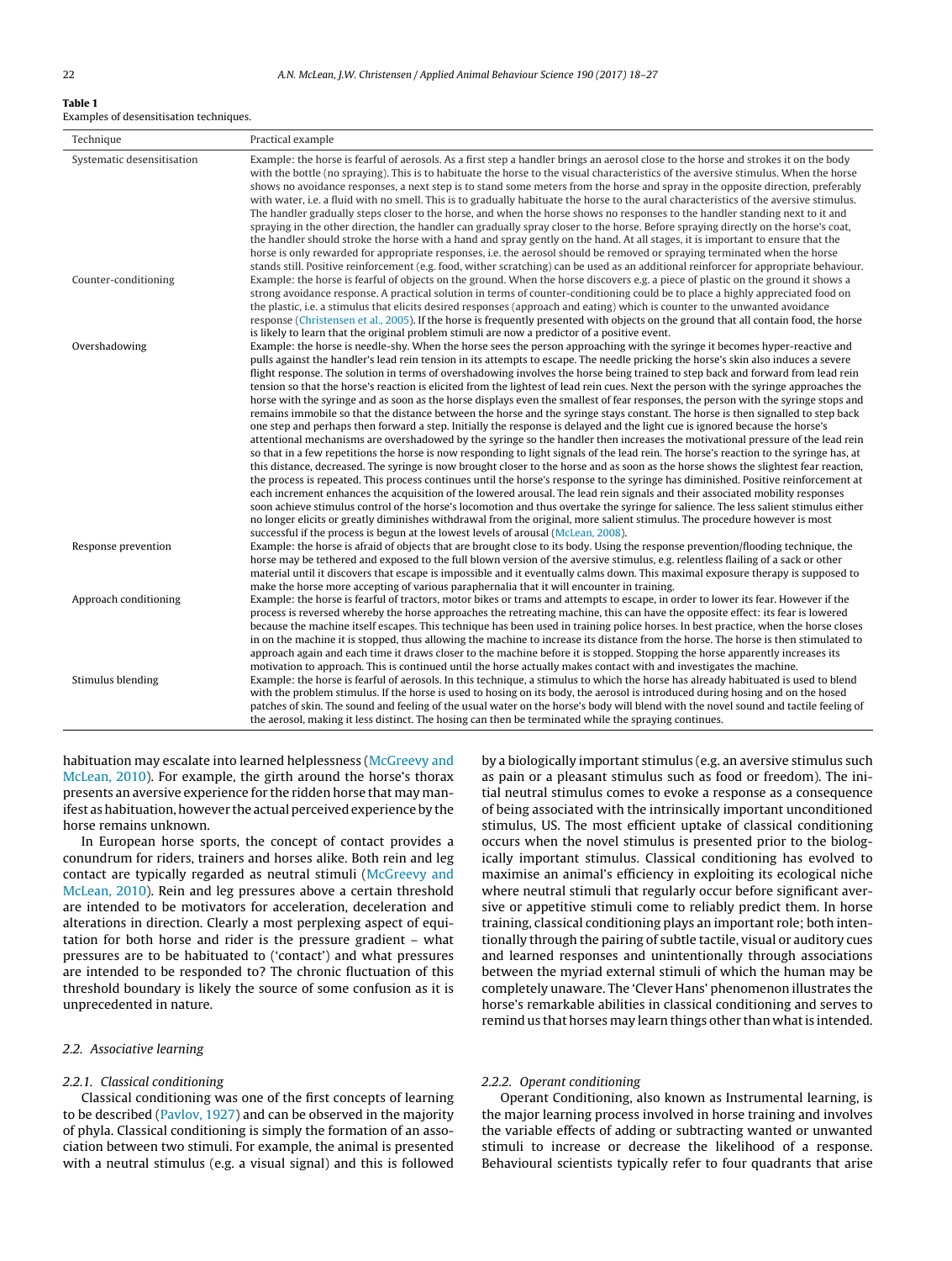| Table 2                                        |  |
|------------------------------------------------|--|
| The quadrants of reinforcement and punishment. |  |

|                        | Reinforcement<br>Increasing the likelihood of a behaviour                                                                                                                                  | Punishment<br>Decreasing the likelihood of a behaviour                                                                                                                             |
|------------------------|--------------------------------------------------------------------------------------------------------------------------------------------------------------------------------------------|------------------------------------------------------------------------------------------------------------------------------------------------------------------------------------|
| Negative (Subtraction) | The removal of an aversive stimulus to reward a desired response<br>Example: Rein tension is applied until the horse stops and the<br>removal of the tension rewards the correct response. | The removal of a desired stimulus to punish an undesired<br>response<br>Example: The horse tries to take food from the handler but<br>food is withheld until the behaviour ceases. |
| Positive (Addition)    | The addition of a pleasant stimulus to reward a desired response<br>Example: The horse approaches when called for and receives a<br>carrot to reward the response.                         | The addition of an aversive stimulus to punish an undesired<br>response<br>Example: The horse bites and receives a slap on the muzzle.                                             |

from the interaction of these variables when identifying the nature of learned responses (Table 2).

The characteristics of stimuli typically used in horse training are principally tactile. Horse handlers and riders use pressure of the head collar or bridle respectively to elicit and reinforce, via negative reinforcement, decelerating and turning responses. Acceleration responses are also negatively reinforced in-hand with head collar pressure or the rider's leg pressure under-saddle. In optimal training, the light aid precedes any period of stronger pressure so that, through classical conditioning, the horse learns to respond from light versions of pressure for acceleration, deceleration and alterations of direction. Voice cues, body postural cues and occasionally visual cues are also installed via classical conditioning when horses have learned to respond ([McGreevy](#page-9-0) [and](#page-9-0) [McLean,](#page-9-0) [2010\).](#page-9-0)

Positive reinforcement has typically been poorly administered in horse training owing to anthropomorphic belief systems and overestimation of equine cognitive abilities. For example, horse people have commonly praised their horses (e.g. saying 'Good Boy') as if this action is reinforcing, whereas in fact it is not, unless paired with a primary positive reinforcer. In addition horse people commonly believe that patting horses via neck slapping is rewarding for the horse. The recent work of [Thorbergson](#page-9-0) et [al.](#page-9-0) [\(2015\)](#page-9-0) has shown that wither scratching is more rewarding than patting. Similarly, [Hancock](#page-8-0) et [al.](#page-8-0) [\(2014\)](#page-8-0) found that wither scratching resulted in affiliative behaviour (e.g. grooming), whereas patting resulted in acceleration in ridden horses (possibly because of its similarity to positive punishment or because acceleration is inadvertently negatively reinforced). Unsurprisingly,the use of positive reinforcement has seen a dramatic rise in popularity in horse training in the last few decades, particularly in the format of secondary reinforcement with the introduction of 'clicker training' in the late 1990's ([Kurland,](#page-9-0) [1999\).](#page-9-0) Clicker training describes the use of secondary positive reinforcement using a specific click sound that emanates from a hand held device. Once the association between the sound of the clicker and a primary positive reinforcer (typically a small food item) has been achieved via classical conditioning, the method can be used to train horses to perform a range of exercises from basic responses in-hand and under-saddle to trailer loading ([Kurland,](#page-9-0) [1999;](#page-9-0) [Hendriksen](#page-9-0) et [al.,](#page-9-0) [2011\).](#page-9-0)

More recently it has been observed that because heart rates can be lowered by stroking horses on the neck ([Normando](#page-9-0) et [al.,](#page-9-0) [2003\),](#page-9-0) this region can also be used as a site of primary reinforcement and may be preceded by a secondary reinforcer such as voice or clicker. It has been proposed that as with the dog-human relationship, which is underpinned by attachment features, similar attachment characteristics most likely hold true for horse-human relationships [\(McLean](#page-9-0) et [al.,](#page-9-0) [2013\).](#page-9-0) Early research has shown great promise in terms of convenience and outcome for these secondary reinforcement pairings with tactile stimuli to be researched and utilised in horse training [\(McGreevy](#page-9-0) [and](#page-9-0) [McLean,](#page-9-0) [2010;](#page-9-0) [Hancock](#page-9-0) et [al.,](#page-9-0) [2014;](#page-9-0) [Thorbergson](#page-9-0) et [al.,](#page-9-0) [2015\).](#page-9-0) Nonetheless, it is important to recognise that, owing to the danger of horse-human interactions, caution must be exercised in advocating a predominantly positive reinforcement based approach to training under-saddle because

reliability of solely positively reinforced deceleration responses, especially in challenging environments, are yet to be confirmed. For example, a frightened horse may be less motivated to respond to a positively reinforced deceleration cue (e.g. a voice command) than to a negatively reinforced stimulus which increases in intensity until the horse responds.

Negative reinforcement characteristically involves the use of aversive stimuli. It is virtually impossible to avoid aversive stimuli in horse training since novel stimuli can be initially aversive [\(Misslin](#page-9-0) [and](#page-9-0) [Ropartz,](#page-9-0) [1981\).](#page-9-0) It is important to remember that while the word 'aversive' denotes something that an animal wants to avoid, it is not necessarily overly frightening or painful [\(Innes](#page-9-0) [and](#page-9-0) [McBride,](#page-9-0) [2008\),](#page-9-0) but rather may cause the horse discomfort. Nonetheless some authors have cautioned against exposing animals to aversive stimuli [\(Reinhardt,](#page-9-0) [1992;](#page-9-0) [Laule](#page-9-0) et [al.,](#page-9-0) [2003\).](#page-9-0) Because of the ubiquitousness of negative reinforcement use in horse training, riding and handling, it is critical that horse people recognise that negative reinforcement is implicit whenever tactile controlling devices are used, such as reins, legs, whips, spurs and that they learn to use it optimally. Horses are extremely adept in responding to negative reinforcement, because it reflects how they learn under natural conditions, e.g. when a conspecific displaces another individual. Usually the displacement will start as a mild cue which is increased in intensity until a response is achieved. In the horse – human situation, they can learn, via negative reinforcement, to remove a human hand from their head (known as head-shyness), to remove people from their space by displacing them, to remove the farrier by kicking out, to avoid being mounted by stepping away and to remove people through threat displays [\(McGreevy](#page-9-0) [and](#page-9-0) [McLean,](#page-9-0) [2010\).](#page-9-0) For this reason, many trainers recognise the importance of avoiding being displaced by a horse's behaviour when in contact with them [\(Parelli,](#page-9-0) [2003\).](#page-9-0)

Positive punishment is defined as the addition of an aversive stimulus to lower the frequency of a behaviour. Positive punishment is common in equestrian culture for behaviours such as biting and kicking or refusing to jump obstacles. To be effective in learning, the punishing stimulus must be contingent with the behaviour it is intended to suppress. Positive punishment is however cautioned because of its well-documented side-effects such as:

- a) Lowered motivation to trial new behaviours ([Haag](#page-8-0) et [al.,](#page-8-0) [1980\)](#page-8-0)
- b) Habituating the animal to punishing stimuli leading to learned helplessness [\(McGreevy](#page-9-0) [and](#page-9-0) [McLean,](#page-9-0) [2009\)](#page-9-0)
- c) Fear reactions may be learned on one trial and are inerasable [\(Le](#page-9-0) [Doux,](#page-9-0) [1994\)](#page-9-0)
- d) Deleterious emotional changes
- e) Negative associations with the punisher [\(Mills,](#page-9-0) [1998\)](#page-9-0)
- f) Learning deficits [\(Parker](#page-9-0) et [al.,](#page-9-0) [2008\)](#page-9-0)
- g) The possibility of PTSD (post-traumatic stress disorder) emerging, resulting in latent aggression ([Bradshaw,](#page-8-0) [2009\)](#page-8-0)

Negative punishment is less common in equestrian culture. If a horse paws when tethered, then walking away from the horse may serve to negatively punish the behaviour. On the other hand,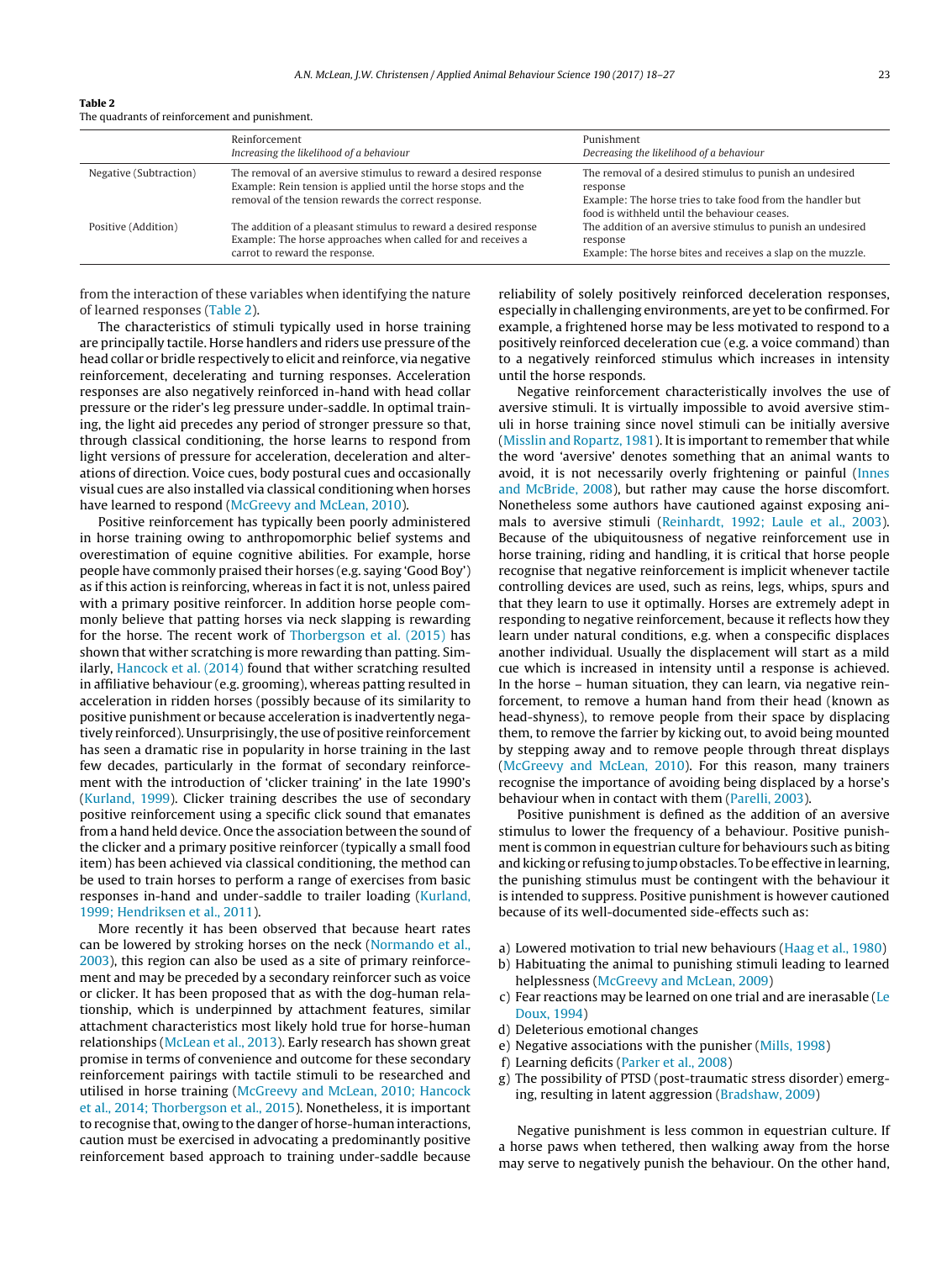anecdotal reports of riders removing food, water or attention after a poor competition performance occur from time to time, however there are no performance benefits associated with this action and of course there are concerns regarding negative welfare implications.

One of the main issues that arises in relation to the use of learning theory terminology in equitation is that it is common, even in research, to confuse the terms positive and negative with the value judgments of 'bad' for negative and 'good' for positive. For example, training that is deemed good is often referred to as positive training while training that is considered bad and unethical is frequently termed negative training and aversive stimuli are often termed negative stimuli. For example, [McBride](#page-9-0) [and](#page-9-0) [Mills](#page-9-0) [\(2012\)](#page-9-0) attest that "emotional responses with positive reinforcement differ from negative reinforcement and punishment in that the former are almost entirely positive rather than largely or wholly negative." Given the body of research (as described later in this review) describing some deleterious effects of appetitive reinforcement, it is unreasonable to conclude that positive reinforcement effects are almost wholly positive. In any objective view of learning theory it is important for trainers to remember that animals have maintained abilities in all learning processes for effective exploitation of their biological niches.

Because of the confusion surrounding the terms positive and negative (initially coined in the mathematical connotations of addition and subtraction), it is proposed in this review that the terms positive reinforcement, positive punishment, negative reinforcement and negative punishment are replaced with the following new terms: 'addition reinforcement', 'addition punishment', 'subtraction reinforcement' and 'subtraction punishment'. Adopting this proposal should add significant clarity to learning theory and enable horse trainers (and researchers) to comprehend and utilise it, thus enhancing the welfare of trained animals.

2.2.2.1. Combined reinforcement. Horse riding and training is largely a process of negative reinforcement, however positive reinforcement can be used in conjunction with negative reinforcement, putatively to enhance the reinforcing effects. This combination effect is known as 'combined reinforcement' and this terminology is gaining common parlance amongst researchers. Research has shown that when combined reinforcement is used (both positive and negative reinforcement), the aversive effects of negative reinforcement may be reduced [\(McKinley,](#page-9-0) [2004;](#page-9-0) [Warren-Smith](#page-9-0) [and](#page-9-0) [McGreevy,](#page-9-0) [2007\).](#page-9-0)

As positive reinforcement has become more popular in the training of the ridden horse, it is important to accurately recognise the negative reinforcement components of these under-saddle interactions and therefore to be cautious in attributing results solely to positive reinforcement. Since horses did not evolve to be ridden or led, and since they are motivated to remove even the light touch of an insect, then any discomfort exerted by humans is likely to be significantly inconvenient. Whether negative reinforcement training of horses is augmented by primary or secondary positive reinforcement, the actual mechanism of learning should be termed combined reinforcement. Combined reinforcement has been shown to be useful in many training situations such as with rhesus monkey husbandry and even dolphin management ([Stacey](#page-9-0) et [al.,](#page-9-0) [1999\).](#page-9-0) For example, captive dolphins are positively reinforced for accepting veterinary interactions but at the same time they are restrained by a net which negatively reinforces immobility.

While operant conditioning provides a 'toolbox' for trainers, there are other factors that influence the outcome of learning and therefore the learning modality that the trainer might choose. It is vital to remember that horse training is largely dependent on motivation. In the natural environment there may be a number of conflicting motivations and the most salient one will be responded to. This is an important question as far as safety is concerned.

While food as a primary reinforcer can achieve a high degree of salience, and may outcompete the motivation for avoidance of aversive stimuli to some extent, it is unlikely to outcompete the motivation for flight response in strongly frightening situations. In this light, one might see that negative reinforcement and positive punishment might out-compete positive reinforcement and negative punishment for salience; however this does not account for the insecurity of the particular animal which may also have an influence on the outcome. For example a well-trained horse trained through positive reinforcement may be less likely to be fearful than one poorly trained in negative reinforcement in certain challenging circumstances. Given the high death and serious injury rates of humans in horse-human interactions, the relative salience of positive, negative and combined reinforcement protocols in challenging situations needs to be explored.

As details of operant and classical conditioning paradigms that explain horse training have been identified, other more esoteric aspects of training have now come under the research spotlight. Recent work has highlighted the importance of various factors that influence learning outcomes such as arousal, affective states [\(Starling](#page-9-0) et [al.,](#page-9-0) [2013\)](#page-9-0) and attachment ([McLean](#page-9-0) et [al.,](#page-9-0) [2013\).](#page-9-0) Highly aroused horses may be differently motivated for food or the removal of aversive stimuli and furthermore, highly aroused states may inhibit learning. Positive and negative affective states may also influence learning. One study showed that although negatively reinforced horses showed more negative emotions during training compared to positively reinforced horses, the former were more optimistic in a judgement bias test ([Freymond](#page-8-0) et [al.,](#page-8-0) [2014\).](#page-8-0) In addition, the bond between horses and humans may be explained via attachment theory and this in turn is likely to affect learning outcomes if the animal's attentional mechanisms are directed more toward one person than another [\(Fureix](#page-8-0) et [al.,](#page-8-0) [2009;](#page-8-0) [Sankey](#page-8-0) et [al.,](#page-8-0) [2010\).](#page-8-0)

The field of equine biomechanics is also rapidly emerging and gives insight into the kinematics of equine locomotion and its characteristics. Because operant and classical conditioning implicitly involve particular biomechanical responses in horses, this field will continue to supply riders and trainers valuable information. Recent work by [Maes](#page-9-0) [and](#page-9-0) [Abourachid](#page-9-0) [\(2013\)](#page-9-0) implies that it is only during the swing phase of the horse's limbs that pressures and signals can be responded to because the stance phase of limbs is preoccupied by mechanical constraints. Such information directly informs trainers and riders of the precision and timing required for training success. Further work on laterality and the characteristics of the diagonal couplets should provide deeper insights for trainers in coming years.

## 2.3. Theoretical anomalies

The practical application of learning theory and ethology to equitation science has emphasised the vagaries of the terminology that is currently applied and translated from the research laboratory situation. [Dawkins](#page-8-0) [\(2005\)](#page-8-0) famously remarked that discrete box thinking is "the tyranny of the discontinuous mind". He was referring to the manmade compartmentalisation of objects or processes that facilitate our understanding of nature but are actually not totally reflective of the natural world. This is a very important point to bear in mind with regard to learning theory. Many tend to view the four quadrants as discrete boxes when in reality there is considerable overlap. As [Perone](#page-9-0) [\(2003\)](#page-9-0) has shown, negative reinforcement and positive reinforcement can be seen as analogous in terms of the ethological theory of drives and motivations. He poses the question: does the rat press the lever to obtain food (positive reinforcement) or does he press it to remove hunger (negative reinforcement)? In this sense positive and negative reinforcement can be seen as overlapping. In terms of the neural architecture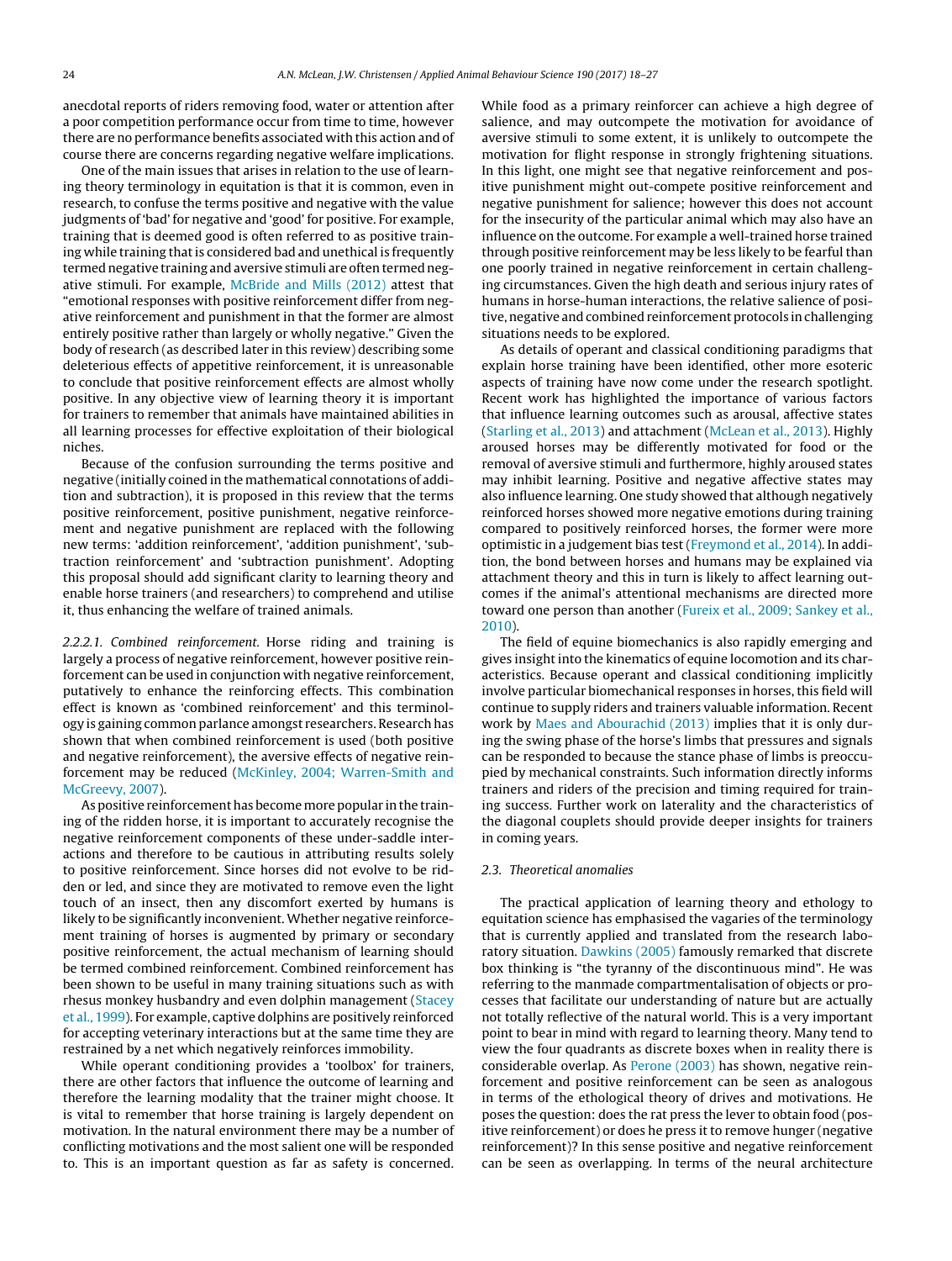also, the structures of the basal ganglia involved in the reinforcing agents of both aversive and attractive stimuli are analogous ([Schmidt,](#page-9-0) [1998;](#page-9-0) [Kandel](#page-9-0) et [al.,](#page-9-0) [2000\).](#page-9-0) These terms are scientifically useful but not always truly revelatory of the spectrum of natural processes. [Hineline](#page-9-0) [\(1977\)](#page-9-0) made similar observations regarding the terms escape and avoidance learning. He described these terms as technical rather than descriptive.

Negative reinforcement and positive punishment can also be difficult to distinguish because the definitions concern the outcome (increasing versus decreasing a response). However in some instances, there is overlap and a precise definition is hampered. For example, if a horse makes an undesired stop when it is required to walk forward, the rider immediately applies leg pressure. This may partly punish the stopping behaviour and – if applied correctly – reinforce moving forward again. In addition, negative punishment can be seen to overlap positive reinforcement. For example in cases of positive reinforcement, the trainer is withholding the food and delivering when deemed appropriate so from the horse's point of view, it is negatively punished through its inability to get the food at will and this may account for some documented behaviour issues that are associated with the periodic presentation of appetitive stimuli, such as aggression and ritualistic behaviour [\(Staddon,](#page-9-0) [1977;](#page-9-0) [Looney](#page-9-0) [and](#page-9-0) [Cohen,](#page-9-0) [1982\).](#page-9-0)

Another example of how horse training does not precisely align with textbook learning theory is the rider's seat. Riders use their seat in various directions so that they follow the horse's back kinematics in all gaits as well as speed and line variations. For centuries it has been known that riders can emphasise certain seat movements so that they not only follow the horse's movement but they can also cue various locomotory responses. This is confirmed with the development of seat-pressure sensor pads which show that these seat variations can vary many newtons ([De](#page-8-0) [Cocq](#page-8-0) et [al.,](#page-8-0) [2010;](#page-8-0) [Bogisch](#page-8-0) et [al.,](#page-8-0) [2014\).](#page-8-0) Because the rider's seat can implement some range of pressure, this places it in the realm between classical conditioning and negative reinforcement notwithstanding the uncontrolled weight shifts and movements of riders. Seat pressure sensors show variations in seat pressures in each footfall, gait and limb tempo [\(Bogisch](#page-8-0) et [al.,](#page-8-0) [2014\).](#page-8-0) Variations in seat pressures are utilised as signals in many forms of equitation ([McGreevy](#page-9-0) [and](#page-9-0) [McLean](#page-9-0) [2010\).](#page-9-0) Nevertheless the precise demarcation of what constitutes a pressure compared to a classically conditioned cue is interesting and identifies the order between classical conditioning and negative reinforcement.

## 2.4. Welfare-related issues in training

### 2.4.1. Problems with negative reinforcement

Horse handlers and riders tend to rely heavily on tactile cues delivered by legs, the bit, whips and spurs, which present an array of difficulties. Because it is the removal of the pressure that is the reinforcing agent, the timing of removal is fundamentally salient. There are at least two problems inherent in the use of negative reinforcement in equitation science:

a) The reinforcing attributes of negative reinforcement (the pressure reduction) are not fully understood by riders, trainers and coaches [\(Warren-Smith](#page-9-0) [and](#page-9-0) [McGreevy,](#page-9-0) [2006\).](#page-9-0) Riders of all skill levels are often unaware of the way in which they unintentionally negatively reinforce fear or hyper reactive responses such as rearing and shying where the horse is accidently rewarded for the behaviour. The use of aversive stimuli in horse training can only be sustainable within the context of negative reinforcement where the aversive pressure is preceded by a classically conditioned cue (light pressure, voice) and ceases when the correct response is offered.

b) The removal of rein pressure particularly, requires considerable skill in riding the moving horse in the various gaits. [Egenvall](#page-8-0) et [al.](#page-8-0) [\(2012\)](#page-8-0) showed that the release of rein pressure should be at the onset of the desired behaviour, which may be difficult to recognise or predict. Otherwise, behaviours indicative of conflict or stress increase if release of pressure is late. This highlights a cognitive difference between horses and dogs; [Mills](#page-9-0) [\(1998\)](#page-9-0) showed that it is possible to be later in reinforcing a dog for a particular behaviour than it is with a horse. Furthermore, the movement of the horse makes it difficult to deliver precise signals. One of the important features of horse riding pedagogy surrounds the maintenance of a stable connection from the rider's hands to the horse's mouth and the maintenance of a stable leg and seat position (the latter moving with the kinematics of the horse's back in each gait, speed and direction).

Errors in negative reinforcement account for major behaviour problems when subtracted pressures are poorly timed and serve to strengthen incorrect responses leading to conflict behaviours and prolonged stress ([McLean,](#page-9-0) [2005b\).](#page-9-0) It is therefore essential that riders are trained in the optimal use of negative reinforcement and it is clear that the correct use of learning theory should be established as a 'first principle' in equestrian coaching.

## 2.4.2. Problems with positive reinforcement

In various animal species locomotory activity such as pacing behaviour [\(Staddon](#page-9-0) [and](#page-9-0) [Simmelhag,](#page-9-0) [1971\)](#page-9-0) and wheel-running [\(Segal,](#page-9-0) [1969,](#page-9-0) [1972;](#page-9-0) [Staddon,](#page-9-0) [1977\),](#page-9-0) as well as aggression [\(Looney](#page-9-0) [and](#page-9-0) [Cohen,](#page-9-0) [1982;\)](#page-9-0) and excessive eating and drinking [\(Falk,](#page-8-0) [1971\)](#page-8-0) have been induced by the use of food reward schedules. In horses, stereotypies such as weaving and crib-biting have also been shown to be associated with food delivery. While positive reinforcement provides an important and powerful training protocol, it should be remembered that frustration can occur which can not only be distressing to the horse but sometimes dangerous for humans if the frustration escalates to aggression.

Another problem may occur when a signal reliably precedes an appetitive event and as a result the subject's approach responses are conditioned to the signal or the person delivering it, rather than the desired behaviour. This is known as 'sign tracking' where the subject becomes obsessed with the rewarding agent and attempts to remain near it with excessive frequency [\(Hearst](#page-9-0) [and](#page-9-0) [Jenkins,](#page-9-0) [1974\).](#page-9-0) It is commonly seen in horses in positive reinforcement schedules that they harass the trainer for food, known as 'mugging'. For this reason, many astute trainers initially teach the horse that food is only delivered when the horse looks away. The use of positive reinforcement has a very important place in training; however trainers should always be mindful of its downfalls. Training is essentially an exploitative event and there is no ubiquitous training modality; all have advantages and pitfalls.

## **3. Conflict behaviour**

The pressures applied to the animal via the halter, bit, rider's legs, spurs and whips may, in many cases, regularly exceed tolerable levels or may not be removed appropriately, leading to hyper-reactive behaviours in attempts to escape the stressor. Therefore the ridden and led horse's experience of discomfort/pain in the form of incorrectly applied negative reinforcement may constitute the greatest amounts of regularly experienced unpredictable and uncontrollable aversive stimuli, leading to conflict behaviours and other indirect behaviour changes. Conflict behaviours have been reported in various equestrian disciplines [\(Kienapfel](#page-9-0) et [al.,](#page-9-0) [2014;](#page-9-0) [Górecka-Bruzda](#page-9-0) et [al.,](#page-9-0) [2015\).](#page-9-0) On the other hand, the horse world typically labels hyper-reactive behaviours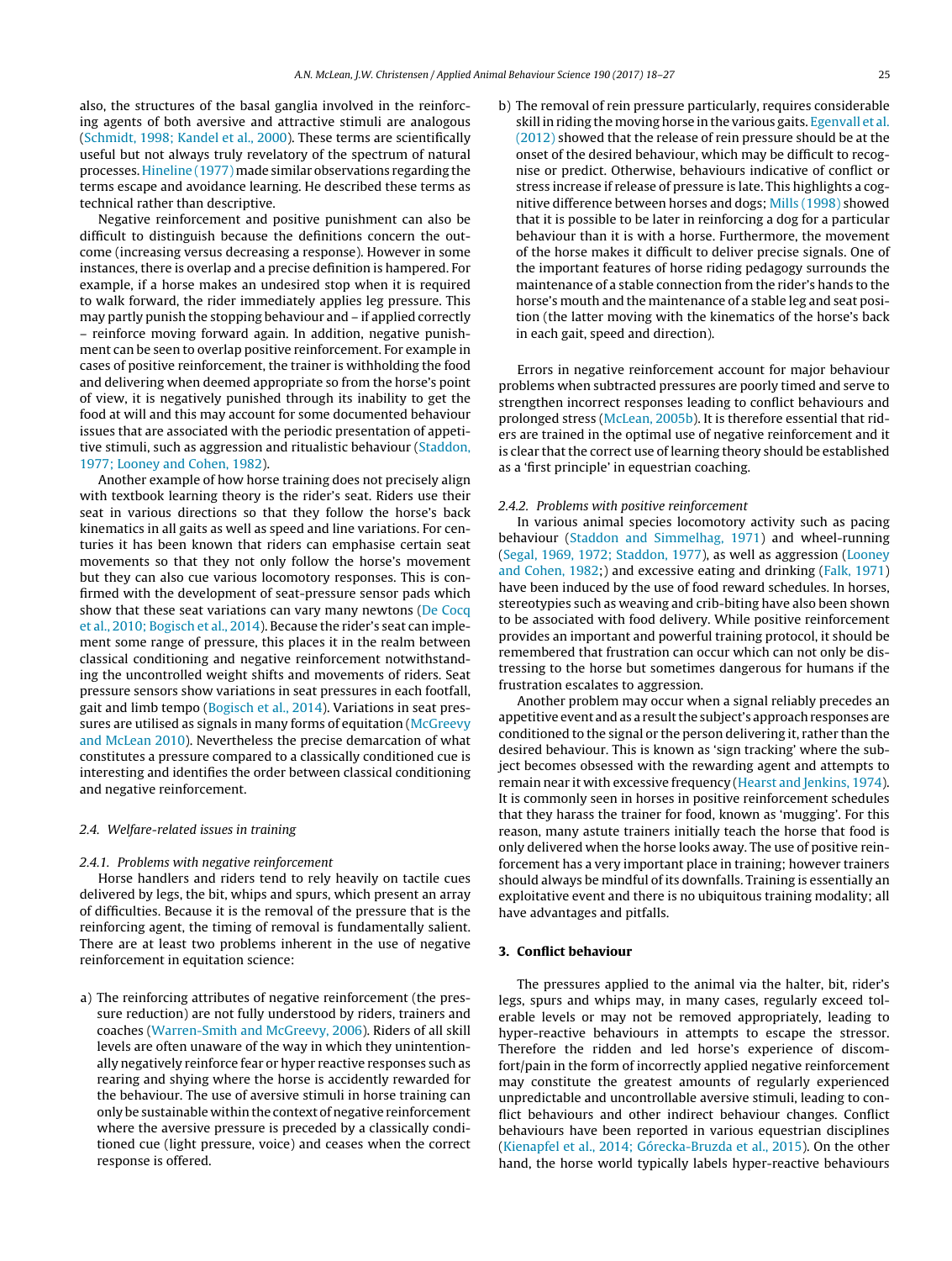<span id="page-8-0"></span>as resistances and evasions, where the horse is commonly seen as benevolent, malevolent and largely culpable ([McGreevy](#page-9-0) [and](#page-9-0) [McLean,](#page-9-0) [2010\).](#page-9-0) Insofar as rehabilitating horses that have been exposed to continuous stressors arising from dysfunctions in the application of negative reinforcement, equestrian culture offers many inappropriate solutions such as treating the issues as losses of respect and submission. There is much research to be done to investigate and determine the importance of exposing the animal to the original aversive stimulus but retraining through reinforcement and shaping of the correct response as well as the potential role here of combined reinforcement. This suggests for example, identifying that certain unwelcome behaviours might result from dysfunctions in the negative reinforcement of acceleration, deceleration or turn responses and thus retraining these may offer the solution for successful rehabilitation ([McGreevy](#page-9-0) [and](#page-9-0) [McLean,](#page-9-0) [2010\).](#page-9-0)

The term conflict theory was proposed by [McLean](#page-9-0) [\(2010\)](#page-9-0) to highlight the significance of the correct use of negative reinforcement and the deleterious effects of getting it wrong. Of great importance here is the undeniable fact that negative reinforcement relies on a pressure/pain continuum, so when a horse is reinforced for the wrong response or not reinforced at all, the ongoing exposure to painful stimuli must have a detrimental effect on the horse's mental security. Being unable to predict or control relentlessly strong bit pressure or spur assaults on a regular basis must amount to a significant deterioration of a horse's mental stability well before the apparent signs of learned helplessness set in. Therefore, where [McBride](#page-9-0) [and](#page-9-0) [Mills](#page-9-0) [\(2012\)](#page-9-0) have suggested that poor husbandry may account for the greatest psychological insult, it is suggested in this review that the effect of enduring conflict through errors in principally negative reinforcement should also be given strong consideration. Accordingly, the term 'conflict theory' should become established in the literature of equine retraining and rehabilitation of behaviour disorders that relate to dysfunctions in training protocols.

## **4. Conclusion**

This paper has presented a detailed overview of the application of learning theory to practical horse training including the progress and obstacles that have arisen. One major point is that the practical application of learning theory and ethology to equitation science has emphasised the vagaries of terminology applied and translated from the research laboratory situation. Learning theory supplies a relevant and useful toolbox for trainers and riders, but current laboratory-based definitions do not always fully align with the practical training situation. It is crucial to always be mindful that training is essentially an exploitative event and there is no ubiquitous training modality; all have advantages and pitfalls and outcomes may be influenced by arousal, affective and attachment states. It is therefore essential that riders are trained in the optimal use of reinforcement and it is clear that the correct use of learning theory should be established as a 'first principle' in equestrian coaching.

It is further suggested that the current nomenclature of 'positive' and 'negative' in both reinforcement and punishment modalities are misleading and are more appropriately termed 'addition' or 'subtraction' reinforcement/punishment. Such a change would enlighten trainers on the correct use of learning theory and would yield welfare benefits for horses and animals in general.

Finally it is suggested that the term 'conflict theory' be added to academic literature which would assist diagnoses of trainingrelated behaviour disorders and greatly facilitate the emergence of improved training practices.

#### **Conflict of interest statement**

None.

## **Acknowledgement**

Not applicable.

## **References**

- Anthony, D.W., 2007. [The](http://refhub.elsevier.com/S0168-1591(17)30071-0/sbref0005) [Horse,](http://refhub.elsevier.com/S0168-1591(17)30071-0/sbref0005) [the](http://refhub.elsevier.com/S0168-1591(17)30071-0/sbref0005) [Wheel,](http://refhub.elsevier.com/S0168-1591(17)30071-0/sbref0005) [and](http://refhub.elsevier.com/S0168-1591(17)30071-0/sbref0005) [Language:](http://refhub.elsevier.com/S0168-1591(17)30071-0/sbref0005) [How](http://refhub.elsevier.com/S0168-1591(17)30071-0/sbref0005) [Bronze](http://refhub.elsevier.com/S0168-1591(17)30071-0/sbref0005) [Age](http://refhub.elsevier.com/S0168-1591(17)30071-0/sbref0005) [Riders](http://refhub.elsevier.com/S0168-1591(17)30071-0/sbref0005) [from](http://refhub.elsevier.com/S0168-1591(17)30071-0/sbref0005) [the](http://refhub.elsevier.com/S0168-1591(17)30071-0/sbref0005) [Eurasian](http://refhub.elsevier.com/S0168-1591(17)30071-0/sbref0005) [Steppes](http://refhub.elsevier.com/S0168-1591(17)30071-0/sbref0005) [Shaped](http://refhub.elsevier.com/S0168-1591(17)30071-0/sbref0005) [the](http://refhub.elsevier.com/S0168-1591(17)30071-0/sbref0005) [Modern](http://refhub.elsevier.com/S0168-1591(17)30071-0/sbref0005) [World.](http://refhub.elsevier.com/S0168-1591(17)30071-0/sbref0005) [Princeton](http://refhub.elsevier.com/S0168-1591(17)30071-0/sbref0005) [University](http://refhub.elsevier.com/S0168-1591(17)30071-0/sbref0005) [Press,](http://refhub.elsevier.com/S0168-1591(17)30071-0/sbref0005) [Princeton,](http://refhub.elsevier.com/S0168-1591(17)30071-0/sbref0005) [N.J.](http://refhub.elsevier.com/S0168-1591(17)30071-0/sbref0005)
- Bassett, L., Buchanan-Smith, H.M., 2007. [Effects](http://refhub.elsevier.com/S0168-1591(17)30071-0/sbref0010) [of](http://refhub.elsevier.com/S0168-1591(17)30071-0/sbref0010) [predictability](http://refhub.elsevier.com/S0168-1591(17)30071-0/sbref0010) [on](http://refhub.elsevier.com/S0168-1591(17)30071-0/sbref0010) [the](http://refhub.elsevier.com/S0168-1591(17)30071-0/sbref0010) [welfare](http://refhub.elsevier.com/S0168-1591(17)30071-0/sbref0010) [of](http://refhub.elsevier.com/S0168-1591(17)30071-0/sbref0010) [captive](http://refhub.elsevier.com/S0168-1591(17)30071-0/sbref0010) [animals.](http://refhub.elsevier.com/S0168-1591(17)30071-0/sbref0010) [Appl.](http://refhub.elsevier.com/S0168-1591(17)30071-0/sbref0010) [Anim.](http://refhub.elsevier.com/S0168-1591(17)30071-0/sbref0010) [Behav.](http://refhub.elsevier.com/S0168-1591(17)30071-0/sbref0010) [Sci.](http://refhub.elsevier.com/S0168-1591(17)30071-0/sbref0010) [102,](http://refhub.elsevier.com/S0168-1591(17)30071-0/sbref0010) [223](http://refhub.elsevier.com/S0168-1591(17)30071-0/sbref0010)–[245.](http://refhub.elsevier.com/S0168-1591(17)30071-0/sbref0010)
- Baum, M., 1970. [Extinction](http://refhub.elsevier.com/S0168-1591(17)30071-0/sbref0015) [of](http://refhub.elsevier.com/S0168-1591(17)30071-0/sbref0015) [avoidance](http://refhub.elsevier.com/S0168-1591(17)30071-0/sbref0015) [responding](http://refhub.elsevier.com/S0168-1591(17)30071-0/sbref0015) [through](http://refhub.elsevier.com/S0168-1591(17)30071-0/sbref0015) [response](http://refhub.elsevier.com/S0168-1591(17)30071-0/sbref0015) [prevention](http://refhub.elsevier.com/S0168-1591(17)30071-0/sbref0015) [\(flooding\).](http://refhub.elsevier.com/S0168-1591(17)30071-0/sbref0015) [Psychol.](http://refhub.elsevier.com/S0168-1591(17)30071-0/sbref0015) [Bull.](http://refhub.elsevier.com/S0168-1591(17)30071-0/sbref0015) [74,](http://refhub.elsevier.com/S0168-1591(17)30071-0/sbref0015) [276](http://refhub.elsevier.com/S0168-1591(17)30071-0/sbref0015)–[284.](http://refhub.elsevier.com/S0168-1591(17)30071-0/sbref0015)
- Bogisch, S., Geser-Von Peinen, K., Wiestner, T., Roepstorff, L., Weishaupt, M.A., 2014. [Influence](http://refhub.elsevier.com/S0168-1591(17)30071-0/sbref0020) [of](http://refhub.elsevier.com/S0168-1591(17)30071-0/sbref0020) [velocity](http://refhub.elsevier.com/S0168-1591(17)30071-0/sbref0020) [on](http://refhub.elsevier.com/S0168-1591(17)30071-0/sbref0020) [horse](http://refhub.elsevier.com/S0168-1591(17)30071-0/sbref0020) [and](http://refhub.elsevier.com/S0168-1591(17)30071-0/sbref0020) [rider](http://refhub.elsevier.com/S0168-1591(17)30071-0/sbref0020) [movement](http://refhub.elsevier.com/S0168-1591(17)30071-0/sbref0020) [and](http://refhub.elsevier.com/S0168-1591(17)30071-0/sbref0020) [resulting](http://refhub.elsevier.com/S0168-1591(17)30071-0/sbref0020) [saddle](http://refhub.elsevier.com/S0168-1591(17)30071-0/sbref0020) [forces](http://refhub.elsevier.com/S0168-1591(17)30071-0/sbref0020) [at](http://refhub.elsevier.com/S0168-1591(17)30071-0/sbref0020) [walk](http://refhub.elsevier.com/S0168-1591(17)30071-0/sbref0020) [and](http://refhub.elsevier.com/S0168-1591(17)30071-0/sbref0020) [trot.](http://refhub.elsevier.com/S0168-1591(17)30071-0/sbref0020) [Comp.](http://refhub.elsevier.com/S0168-1591(17)30071-0/sbref0020) [Exerc.](http://refhub.elsevier.com/S0168-1591(17)30071-0/sbref0020) [Physiol.](http://refhub.elsevier.com/S0168-1591(17)30071-0/sbref0020) [10,](http://refhub.elsevier.com/S0168-1591(17)30071-0/sbref0020) [23](http://refhub.elsevier.com/S0168-1591(17)30071-0/sbref0020)–[32.](http://refhub.elsevier.com/S0168-1591(17)30071-0/sbref0020)
- Bradshaw, G., 2009. [Inside](http://refhub.elsevier.com/S0168-1591(17)30071-0/sbref0025) [looking](http://refhub.elsevier.com/S0168-1591(17)30071-0/sbref0025) [out:](http://refhub.elsevier.com/S0168-1591(17)30071-0/sbref0025) [neuroethological](http://refhub.elsevier.com/S0168-1591(17)30071-0/sbref0025) [compromise](http://refhub.elsevier.com/S0168-1591(17)30071-0/sbref0025) [effects](http://refhub.elsevier.com/S0168-1591(17)30071-0/sbref0025) [of](http://refhub.elsevier.com/S0168-1591(17)30071-0/sbref0025) [elephants](http://refhub.elsevier.com/S0168-1591(17)30071-0/sbref0025) [in](http://refhub.elsevier.com/S0168-1591(17)30071-0/sbref0025) [captivity.](http://refhub.elsevier.com/S0168-1591(17)30071-0/sbref0025) [In:](http://refhub.elsevier.com/S0168-1591(17)30071-0/sbref0025) [Forthman,](http://refhub.elsevier.com/S0168-1591(17)30071-0/sbref0025) [D.L.,](http://refhub.elsevier.com/S0168-1591(17)30071-0/sbref0025) [Kane,](http://refhub.elsevier.com/S0168-1591(17)30071-0/sbref0025) [L.F.,](http://refhub.elsevier.com/S0168-1591(17)30071-0/sbref0025) [Hancocks,](http://refhub.elsevier.com/S0168-1591(17)30071-0/sbref0025) [D.,](http://refhub.elsevier.com/S0168-1591(17)30071-0/sbref0025) [Waldau,](http://refhub.elsevier.com/S0168-1591(17)30071-0/sbref0025) [P.F.](http://refhub.elsevier.com/S0168-1591(17)30071-0/sbref0025) [\(Eds.\),](http://refhub.elsevier.com/S0168-1591(17)30071-0/sbref0025) [An](http://refhub.elsevier.com/S0168-1591(17)30071-0/sbref0025) [Elephant](http://refhub.elsevier.com/S0168-1591(17)30071-0/sbref0025) [in](http://refhub.elsevier.com/S0168-1591(17)30071-0/sbref0025) [the](http://refhub.elsevier.com/S0168-1591(17)30071-0/sbref0025) [Room.](http://refhub.elsevier.com/S0168-1591(17)30071-0/sbref0025) [Tufts](http://refhub.elsevier.com/S0168-1591(17)30071-0/sbref0025) [Centre](http://refhub.elsevier.com/S0168-1591(17)30071-0/sbref0025) [for](http://refhub.elsevier.com/S0168-1591(17)30071-0/sbref0025) [Animal](http://refhub.elsevier.com/S0168-1591(17)30071-0/sbref0025) [Policy,](http://refhub.elsevier.com/S0168-1591(17)30071-0/sbref0025) [Massachusetts,](http://refhub.elsevier.com/S0168-1591(17)30071-0/sbref0025) [p.](http://refhub.elsevier.com/S0168-1591(17)30071-0/sbref0025) [58.](http://refhub.elsevier.com/S0168-1591(17)30071-0/sbref0025)
- Ceroni, D., 2007. [Support](http://refhub.elsevier.com/S0168-1591(17)30071-0/sbref0030) [and](http://refhub.elsevier.com/S0168-1591(17)30071-0/sbref0030) [safety](http://refhub.elsevier.com/S0168-1591(17)30071-0/sbref0030) [features](http://refhub.elsevier.com/S0168-1591(17)30071-0/sbref0030) [in](http://refhub.elsevier.com/S0168-1591(17)30071-0/sbref0030) [preventing](http://refhub.elsevier.com/S0168-1591(17)30071-0/sbref0030) [foot](http://refhub.elsevier.com/S0168-1591(17)30071-0/sbref0030) [and](http://refhub.elsevier.com/S0168-1591(17)30071-0/sbref0030) [ankle](http://refhub.elsevier.com/S0168-1591(17)30071-0/sbref0030) [injuries](http://refhub.elsevier.com/S0168-1591(17)30071-0/sbref0030) [in](http://refhub.elsevier.com/S0168-1591(17)30071-0/sbref0030) [equestrian](http://refhub.elsevier.com/S0168-1591(17)30071-0/sbref0030) [sports.](http://refhub.elsevier.com/S0168-1591(17)30071-0/sbref0030) [Int.](http://refhub.elsevier.com/S0168-1591(17)30071-0/sbref0030) [Sportmed.](http://refhub.elsevier.com/S0168-1591(17)30071-0/sbref0030) [J.](http://refhub.elsevier.com/S0168-1591(17)30071-0/sbref0030) [8,](http://refhub.elsevier.com/S0168-1591(17)30071-0/sbref0030) [166–178.](http://refhub.elsevier.com/S0168-1591(17)30071-0/sbref0030)
- Christensen, J.W., Keeling, L.J., Nielsen, B.L., 2005. [Responses](http://refhub.elsevier.com/S0168-1591(17)30071-0/sbref0035) [of](http://refhub.elsevier.com/S0168-1591(17)30071-0/sbref0035) [horses](http://refhub.elsevier.com/S0168-1591(17)30071-0/sbref0035) [to](http://refhub.elsevier.com/S0168-1591(17)30071-0/sbref0035) [novel](http://refhub.elsevier.com/S0168-1591(17)30071-0/sbref0035) [visual,](http://refhub.elsevier.com/S0168-1591(17)30071-0/sbref0035) [olfactory](http://refhub.elsevier.com/S0168-1591(17)30071-0/sbref0035) [and](http://refhub.elsevier.com/S0168-1591(17)30071-0/sbref0035) [auditory](http://refhub.elsevier.com/S0168-1591(17)30071-0/sbref0035) [stimuli.](http://refhub.elsevier.com/S0168-1591(17)30071-0/sbref0035) [Appl.](http://refhub.elsevier.com/S0168-1591(17)30071-0/sbref0035) [Anim.](http://refhub.elsevier.com/S0168-1591(17)30071-0/sbref0035) [Behav.](http://refhub.elsevier.com/S0168-1591(17)30071-0/sbref0035) [Sci.](http://refhub.elsevier.com/S0168-1591(17)30071-0/sbref0035) [93,](http://refhub.elsevier.com/S0168-1591(17)30071-0/sbref0035) [53–65.](http://refhub.elsevier.com/S0168-1591(17)30071-0/sbref0035)
- Christensen, J.W., Zharkikh, T., Ladewig, J., 2008. [Do](http://refhub.elsevier.com/S0168-1591(17)30071-0/sbref0040) [horses](http://refhub.elsevier.com/S0168-1591(17)30071-0/sbref0040) [generalise](http://refhub.elsevier.com/S0168-1591(17)30071-0/sbref0040) [between](http://refhub.elsevier.com/S0168-1591(17)30071-0/sbref0040) [objects](http://refhub.elsevier.com/S0168-1591(17)30071-0/sbref0040) [during](http://refhub.elsevier.com/S0168-1591(17)30071-0/sbref0040) [habituation?](http://refhub.elsevier.com/S0168-1591(17)30071-0/sbref0040) [Appl.](http://refhub.elsevier.com/S0168-1591(17)30071-0/sbref0040) [Anim.](http://refhub.elsevier.com/S0168-1591(17)30071-0/sbref0040) [Behav.](http://refhub.elsevier.com/S0168-1591(17)30071-0/sbref0040) [Sci.](http://refhub.elsevier.com/S0168-1591(17)30071-0/sbref0040) [114,](http://refhub.elsevier.com/S0168-1591(17)30071-0/sbref0040) [509–520.](http://refhub.elsevier.com/S0168-1591(17)30071-0/sbref0040)
- Christensen, J.W., Zharkikh, T., Chovaux, E., 2011. [Object](http://refhub.elsevier.com/S0168-1591(17)30071-0/sbref0045) [recognition](http://refhub.elsevier.com/S0168-1591(17)30071-0/sbref0045) [and](http://refhub.elsevier.com/S0168-1591(17)30071-0/sbref0045) [generalisation](http://refhub.elsevier.com/S0168-1591(17)30071-0/sbref0045) [during](http://refhub.elsevier.com/S0168-1591(17)30071-0/sbref0045) [habituation](http://refhub.elsevier.com/S0168-1591(17)30071-0/sbref0045) [in](http://refhub.elsevier.com/S0168-1591(17)30071-0/sbref0045) [horses.](http://refhub.elsevier.com/S0168-1591(17)30071-0/sbref0045) [Appl.](http://refhub.elsevier.com/S0168-1591(17)30071-0/sbref0045) [Anim.](http://refhub.elsevier.com/S0168-1591(17)30071-0/sbref0045) [Behav.](http://refhub.elsevier.com/S0168-1591(17)30071-0/sbref0045) [Sci.](http://refhub.elsevier.com/S0168-1591(17)30071-0/sbref0045) [129,](http://refhub.elsevier.com/S0168-1591(17)30071-0/sbref0045) [83–91.](http://refhub.elsevier.com/S0168-1591(17)30071-0/sbref0045)
- Christensen, J.W., 2006. [Fear](http://refhub.elsevier.com/S0168-1591(17)30071-0/sbref0050) [in](http://refhub.elsevier.com/S0168-1591(17)30071-0/sbref0050) [Horses:](http://refhub.elsevier.com/S0168-1591(17)30071-0/sbref0050) [Responses](http://refhub.elsevier.com/S0168-1591(17)30071-0/sbref0050) [to](http://refhub.elsevier.com/S0168-1591(17)30071-0/sbref0050) [Novelty](http://refhub.elsevier.com/S0168-1591(17)30071-0/sbref0050) [and](http://refhub.elsevier.com/S0168-1591(17)30071-0/sbref0050) [Habituation.](http://refhub.elsevier.com/S0168-1591(17)30071-0/sbref0050) [Licentiate](http://refhub.elsevier.com/S0168-1591(17)30071-0/sbref0050) [Thesis.](http://refhub.elsevier.com/S0168-1591(17)30071-0/sbref0050) [Swedish](http://refhub.elsevier.com/S0168-1591(17)30071-0/sbref0050) [University](http://refhub.elsevier.com/S0168-1591(17)30071-0/sbref0050) [of](http://refhub.elsevier.com/S0168-1591(17)30071-0/sbref0050) [Agricultural](http://refhub.elsevier.com/S0168-1591(17)30071-0/sbref0050) [Sciences,](http://refhub.elsevier.com/S0168-1591(17)30071-0/sbref0050) [Sweden.](http://refhub.elsevier.com/S0168-1591(17)30071-0/sbref0050)
- Christensen, J.W., 2013. [Object](http://refhub.elsevier.com/S0168-1591(17)30071-0/sbref0055) [habituation](http://refhub.elsevier.com/S0168-1591(17)30071-0/sbref0055) [in](http://refhub.elsevier.com/S0168-1591(17)30071-0/sbref0055) [horses:](http://refhub.elsevier.com/S0168-1591(17)30071-0/sbref0055) [the](http://refhub.elsevier.com/S0168-1591(17)30071-0/sbref0055) [effect](http://refhub.elsevier.com/S0168-1591(17)30071-0/sbref0055) [of](http://refhub.elsevier.com/S0168-1591(17)30071-0/sbref0055) [voluntary](http://refhub.elsevier.com/S0168-1591(17)30071-0/sbref0055) [vs.](http://refhub.elsevier.com/S0168-1591(17)30071-0/sbref0055) [negatively](http://refhub.elsevier.com/S0168-1591(17)30071-0/sbref0055) [reinforced](http://refhub.elsevier.com/S0168-1591(17)30071-0/sbref0055) [approach](http://refhub.elsevier.com/S0168-1591(17)30071-0/sbref0055) [to](http://refhub.elsevier.com/S0168-1591(17)30071-0/sbref0055) [frightening](http://refhub.elsevier.com/S0168-1591(17)30071-0/sbref0055) [stimuli.](http://refhub.elsevier.com/S0168-1591(17)30071-0/sbref0055) [Equine](http://refhub.elsevier.com/S0168-1591(17)30071-0/sbref0055) [Vet.](http://refhub.elsevier.com/S0168-1591(17)30071-0/sbref0055) [J.](http://refhub.elsevier.com/S0168-1591(17)30071-0/sbref0055) [45,](http://refhub.elsevier.com/S0168-1591(17)30071-0/sbref0055) [298](http://refhub.elsevier.com/S0168-1591(17)30071-0/sbref0055)–[301.](http://refhub.elsevier.com/S0168-1591(17)30071-0/sbref0055)
- Cook, W.R., Strasser, H., 2003. [Metal](http://refhub.elsevier.com/S0168-1591(17)30071-0/sbref0060) [in](http://refhub.elsevier.com/S0168-1591(17)30071-0/sbref0060) [the](http://refhub.elsevier.com/S0168-1591(17)30071-0/sbref0060) [Mouth:](http://refhub.elsevier.com/S0168-1591(17)30071-0/sbref0060) [The](http://refhub.elsevier.com/S0168-1591(17)30071-0/sbref0060) [Abusive](http://refhub.elsevier.com/S0168-1591(17)30071-0/sbref0060) [Effects](http://refhub.elsevier.com/S0168-1591(17)30071-0/sbref0060) [of](http://refhub.elsevier.com/S0168-1591(17)30071-0/sbref0060) [Bitted](http://refhub.elsevier.com/S0168-1591(17)30071-0/sbref0060) [Bridles.](http://refhub.elsevier.com/S0168-1591(17)30071-0/sbref0060) [S.](http://refhub.elsevier.com/S0168-1591(17)30071-0/sbref0060) [Kells,](http://refhub.elsevier.com/S0168-1591(17)30071-0/sbref0060) [Canada.](http://refhub.elsevier.com/S0168-1591(17)30071-0/sbref0060)
- Cook, R., 2003. [Bit-induced](http://refhub.elsevier.com/S0168-1591(17)30071-0/sbref0065) [pain:](http://refhub.elsevier.com/S0168-1591(17)30071-0/sbref0065) [a](http://refhub.elsevier.com/S0168-1591(17)30071-0/sbref0065) [cause](http://refhub.elsevier.com/S0168-1591(17)30071-0/sbref0065) [of](http://refhub.elsevier.com/S0168-1591(17)30071-0/sbref0065) [fear,](http://refhub.elsevier.com/S0168-1591(17)30071-0/sbref0065) [flight,](http://refhub.elsevier.com/S0168-1591(17)30071-0/sbref0065) [fight](http://refhub.elsevier.com/S0168-1591(17)30071-0/sbref0065) [and](http://refhub.elsevier.com/S0168-1591(17)30071-0/sbref0065) [facial](http://refhub.elsevier.com/S0168-1591(17)30071-0/sbref0065) [neuralgia](http://refhub.elsevier.com/S0168-1591(17)30071-0/sbref0065) [in](http://refhub.elsevier.com/S0168-1591(17)30071-0/sbref0065) [the](http://refhub.elsevier.com/S0168-1591(17)30071-0/sbref0065) [horse.](http://refhub.elsevier.com/S0168-1591(17)30071-0/sbref0065) [Pferdeheilkunde](http://refhub.elsevier.com/S0168-1591(17)30071-0/sbref0065) [19,](http://refhub.elsevier.com/S0168-1591(17)30071-0/sbref0065) [75](http://refhub.elsevier.com/S0168-1591(17)30071-0/sbref0065)–[82.](http://refhub.elsevier.com/S0168-1591(17)30071-0/sbref0065)
- Dawkins, R., 2005. [The](http://refhub.elsevier.com/S0168-1591(17)30071-0/sbref0070) [Ancestor's](http://refhub.elsevier.com/S0168-1591(17)30071-0/sbref0070) [Tale:](http://refhub.elsevier.com/S0168-1591(17)30071-0/sbref0070) [A](http://refhub.elsevier.com/S0168-1591(17)30071-0/sbref0070) [Pilgrimage](http://refhub.elsevier.com/S0168-1591(17)30071-0/sbref0070) [to](http://refhub.elsevier.com/S0168-1591(17)30071-0/sbref0070) [the](http://refhub.elsevier.com/S0168-1591(17)30071-0/sbref0070) [Dawn](http://refhub.elsevier.com/S0168-1591(17)30071-0/sbref0070) [of](http://refhub.elsevier.com/S0168-1591(17)30071-0/sbref0070) [Evolution.](http://refhub.elsevier.com/S0168-1591(17)30071-0/sbref0070) [Phoenix](http://refhub.elsevier.com/S0168-1591(17)30071-0/sbref0070) [Books.](http://refhub.elsevier.com/S0168-1591(17)30071-0/sbref0070)
- De Cocq, P., Mooren, M., Dortmans, A., Van Weeren, P.R., Timmermans, M., Muller, M., Van Leeuwen, J.L., 2010. [Saddle](http://refhub.elsevier.com/S0168-1591(17)30071-0/sbref0075) [and](http://refhub.elsevier.com/S0168-1591(17)30071-0/sbref0075) [leg](http://refhub.elsevier.com/S0168-1591(17)30071-0/sbref0075) [forces](http://refhub.elsevier.com/S0168-1591(17)30071-0/sbref0075) [during](http://refhub.elsevier.com/S0168-1591(17)30071-0/sbref0075) [lateral](http://refhub.elsevier.com/S0168-1591(17)30071-0/sbref0075) [movements](http://refhub.elsevier.com/S0168-1591(17)30071-0/sbref0075) [in](http://refhub.elsevier.com/S0168-1591(17)30071-0/sbref0075) [dressage.](http://refhub.elsevier.com/S0168-1591(17)30071-0/sbref0075) [Equine](http://refhub.elsevier.com/S0168-1591(17)30071-0/sbref0075) [Vet.](http://refhub.elsevier.com/S0168-1591(17)30071-0/sbref0075) [J.](http://refhub.elsevier.com/S0168-1591(17)30071-0/sbref0075) [42,](http://refhub.elsevier.com/S0168-1591(17)30071-0/sbref0075) [644–649.](http://refhub.elsevier.com/S0168-1591(17)30071-0/sbref0075)
- de la Guérinière, F.R., 1733. [Ecole](http://refhub.elsevier.com/S0168-1591(17)30071-0/sbref0080) [de](http://refhub.elsevier.com/S0168-1591(17)30071-0/sbref0080) [Cavalerie.](http://refhub.elsevier.com/S0168-1591(17)30071-0/sbref0080) [Xenophon](http://refhub.elsevier.com/S0168-1591(17)30071-0/sbref0080) [Press,](http://refhub.elsevier.com/S0168-1591(17)30071-0/sbref0080) [Ohio,](http://refhub.elsevier.com/S0168-1591(17)30071-0/sbref0080) [USA,](http://refhub.elsevier.com/S0168-1591(17)30071-0/sbref0080) [1992](http://refhub.elsevier.com/S0168-1591(17)30071-0/sbref0080) [translation.](http://refhub.elsevier.com/S0168-1591(17)30071-0/sbref0080) [J.](http://refhub.elsevier.com/S0168-1591(17)30071-0/sbref0080) [Collombat](http://refhub.elsevier.com/S0168-1591(17)30071-0/sbref0080) [Paris.](http://refhub.elsevier.com/S0168-1591(17)30071-0/sbref0080)
- Egenvall, A., Eisersiö, M., Roepstorff, L., 2012. [Pilot](http://refhub.elsevier.com/S0168-1591(17)30071-0/sbref0085) [study](http://refhub.elsevier.com/S0168-1591(17)30071-0/sbref0085) [of](http://refhub.elsevier.com/S0168-1591(17)30071-0/sbref0085) [behavior](http://refhub.elsevier.com/S0168-1591(17)30071-0/sbref0085) [responses](http://refhub.elsevier.com/S0168-1591(17)30071-0/sbref0085) [in](http://refhub.elsevier.com/S0168-1591(17)30071-0/sbref0085) [young](http://refhub.elsevier.com/S0168-1591(17)30071-0/sbref0085) [riding](http://refhub.elsevier.com/S0168-1591(17)30071-0/sbref0085) [horses](http://refhub.elsevier.com/S0168-1591(17)30071-0/sbref0085) [using](http://refhub.elsevier.com/S0168-1591(17)30071-0/sbref0085) [2](http://refhub.elsevier.com/S0168-1591(17)30071-0/sbref0085) [methods](http://refhub.elsevier.com/S0168-1591(17)30071-0/sbref0085) [of](http://refhub.elsevier.com/S0168-1591(17)30071-0/sbref0085) [making](http://refhub.elsevier.com/S0168-1591(17)30071-0/sbref0085) [transitions](http://refhub.elsevier.com/S0168-1591(17)30071-0/sbref0085) [from](http://refhub.elsevier.com/S0168-1591(17)30071-0/sbref0085) [trot](http://refhub.elsevier.com/S0168-1591(17)30071-0/sbref0085) [to](http://refhub.elsevier.com/S0168-1591(17)30071-0/sbref0085) [walk.](http://refhub.elsevier.com/S0168-1591(17)30071-0/sbref0085) [J.](http://refhub.elsevier.com/S0168-1591(17)30071-0/sbref0085) [Vet.](http://refhub.elsevier.com/S0168-1591(17)30071-0/sbref0085) [Behav.:](http://refhub.elsevier.com/S0168-1591(17)30071-0/sbref0085) [Clin.](http://refhub.elsevier.com/S0168-1591(17)30071-0/sbref0085) [Appl.](http://refhub.elsevier.com/S0168-1591(17)30071-0/sbref0085) [Res.](http://refhub.elsevier.com/S0168-1591(17)30071-0/sbref0085) [7,](http://refhub.elsevier.com/S0168-1591(17)30071-0/sbref0085) [157](http://refhub.elsevier.com/S0168-1591(17)30071-0/sbref0085)–[168.](http://refhub.elsevier.com/S0168-1591(17)30071-0/sbref0085)
- Falk, J., 1971. [The](http://refhub.elsevier.com/S0168-1591(17)30071-0/sbref0090) [nature](http://refhub.elsevier.com/S0168-1591(17)30071-0/sbref0090) [and](http://refhub.elsevier.com/S0168-1591(17)30071-0/sbref0090) [determinants](http://refhub.elsevier.com/S0168-1591(17)30071-0/sbref0090) [of](http://refhub.elsevier.com/S0168-1591(17)30071-0/sbref0090) [adjunctive](http://refhub.elsevier.com/S0168-1591(17)30071-0/sbref0090) [behavior.](http://refhub.elsevier.com/S0168-1591(17)30071-0/sbref0090) [Physiol.](http://refhub.elsevier.com/S0168-1591(17)30071-0/sbref0090) [Behav.](http://refhub.elsevier.com/S0168-1591(17)30071-0/sbref0090) [6,](http://refhub.elsevier.com/S0168-1591(17)30071-0/sbref0090) [577–588.](http://refhub.elsevier.com/S0168-1591(17)30071-0/sbref0090)
- Freymond, S.B., Briefer, E.F., Zollinger, A., Gindrat-von Allmen, Y., Wyss, C., Bachmann, I., 2014. [Behaviour](http://refhub.elsevier.com/S0168-1591(17)30071-0/sbref0095) [of](http://refhub.elsevier.com/S0168-1591(17)30071-0/sbref0095) [horses](http://refhub.elsevier.com/S0168-1591(17)30071-0/sbref0095) [in](http://refhub.elsevier.com/S0168-1591(17)30071-0/sbref0095) [a](http://refhub.elsevier.com/S0168-1591(17)30071-0/sbref0095) [judgement](http://refhub.elsevier.com/S0168-1591(17)30071-0/sbref0095) [bias](http://refhub.elsevier.com/S0168-1591(17)30071-0/sbref0095) [test](http://refhub.elsevier.com/S0168-1591(17)30071-0/sbref0095) [associated](http://refhub.elsevier.com/S0168-1591(17)30071-0/sbref0095) [with](http://refhub.elsevier.com/S0168-1591(17)30071-0/sbref0095) [positive](http://refhub.elsevier.com/S0168-1591(17)30071-0/sbref0095) [or](http://refhub.elsevier.com/S0168-1591(17)30071-0/sbref0095) [negative](http://refhub.elsevier.com/S0168-1591(17)30071-0/sbref0095) [reinforcement.](http://refhub.elsevier.com/S0168-1591(17)30071-0/sbref0095) [Appl.](http://refhub.elsevier.com/S0168-1591(17)30071-0/sbref0095) [Anim.](http://refhub.elsevier.com/S0168-1591(17)30071-0/sbref0095) [Behav.](http://refhub.elsevier.com/S0168-1591(17)30071-0/sbref0095) [Sci.](http://refhub.elsevier.com/S0168-1591(17)30071-0/sbref0095) [158,](http://refhub.elsevier.com/S0168-1591(17)30071-0/sbref0095) [34–45.](http://refhub.elsevier.com/S0168-1591(17)30071-0/sbref0095)
- Fureix, C., Jego, P., Sankey, C., Hausberger, M., 2009. [How](http://refhub.elsevier.com/S0168-1591(17)30071-0/sbref0100) [horses](http://refhub.elsevier.com/S0168-1591(17)30071-0/sbref0100) [\(](http://refhub.elsevier.com/S0168-1591(17)30071-0/sbref0100)[Equus](http://refhub.elsevier.com/S0168-1591(17)30071-0/sbref0100) [caballus](http://refhub.elsevier.com/S0168-1591(17)30071-0/sbref0100)[\)](http://refhub.elsevier.com/S0168-1591(17)30071-0/sbref0100) [see](http://refhub.elsevier.com/S0168-1591(17)30071-0/sbref0100) [the](http://refhub.elsevier.com/S0168-1591(17)30071-0/sbref0100) [world:](http://refhub.elsevier.com/S0168-1591(17)30071-0/sbref0100) [humans](http://refhub.elsevier.com/S0168-1591(17)30071-0/sbref0100) [as](http://refhub.elsevier.com/S0168-1591(17)30071-0/sbref0100) [significant](http://refhub.elsevier.com/S0168-1591(17)30071-0/sbref0100) [objects.](http://refhub.elsevier.com/S0168-1591(17)30071-0/sbref0100) [Anim.](http://refhub.elsevier.com/S0168-1591(17)30071-0/sbref0100) [Cogn.](http://refhub.elsevier.com/S0168-1591(17)30071-0/sbref0100) [12,](http://refhub.elsevier.com/S0168-1591(17)30071-0/sbref0100) [643–654.](http://refhub.elsevier.com/S0168-1591(17)30071-0/sbref0100)
- Górecka, A., Bakuniak, M., Chruszezewski, M.H., Jezierski, T.A., 2007. [A](http://refhub.elsevier.com/S0168-1591(17)30071-0/sbref0105) [note](http://refhub.elsevier.com/S0168-1591(17)30071-0/sbref0105) [on](http://refhub.elsevier.com/S0168-1591(17)30071-0/sbref0105) [the](http://refhub.elsevier.com/S0168-1591(17)30071-0/sbref0105) [habituation](http://refhub.elsevier.com/S0168-1591(17)30071-0/sbref0105) [to](http://refhub.elsevier.com/S0168-1591(17)30071-0/sbref0105) [novelty](http://refhub.elsevier.com/S0168-1591(17)30071-0/sbref0105) [in](http://refhub.elsevier.com/S0168-1591(17)30071-0/sbref0105) [horses:](http://refhub.elsevier.com/S0168-1591(17)30071-0/sbref0105) [handler](http://refhub.elsevier.com/S0168-1591(17)30071-0/sbref0105) [effect.](http://refhub.elsevier.com/S0168-1591(17)30071-0/sbref0105) [Anim.](http://refhub.elsevier.com/S0168-1591(17)30071-0/sbref0105) [Sci.](http://refhub.elsevier.com/S0168-1591(17)30071-0/sbref0105) [Pap.](http://refhub.elsevier.com/S0168-1591(17)30071-0/sbref0105) [Rep.](http://refhub.elsevier.com/S0168-1591(17)30071-0/sbref0105) [25,](http://refhub.elsevier.com/S0168-1591(17)30071-0/sbref0105) [143–152.](http://refhub.elsevier.com/S0168-1591(17)30071-0/sbref0105)
- Górecka-Bruzda, A., Kosinska, I., Jaworski, Z., Jezierski, T., Murphy, J., 2015. [Conflict](http://refhub.elsevier.com/S0168-1591(17)30071-0/sbref0110) [behavior](http://refhub.elsevier.com/S0168-1591(17)30071-0/sbref0110) [in](http://refhub.elsevier.com/S0168-1591(17)30071-0/sbref0110) [elite](http://refhub.elsevier.com/S0168-1591(17)30071-0/sbref0110) [show](http://refhub.elsevier.com/S0168-1591(17)30071-0/sbref0110) [jumping](http://refhub.elsevier.com/S0168-1591(17)30071-0/sbref0110) [and](http://refhub.elsevier.com/S0168-1591(17)30071-0/sbref0110) [dressage](http://refhub.elsevier.com/S0168-1591(17)30071-0/sbref0110) [horses.](http://refhub.elsevier.com/S0168-1591(17)30071-0/sbref0110) [J.](http://refhub.elsevier.com/S0168-1591(17)30071-0/sbref0110) [Vet.](http://refhub.elsevier.com/S0168-1591(17)30071-0/sbref0110) [Behav.:](http://refhub.elsevier.com/S0168-1591(17)30071-0/sbref0110) [Clin.](http://refhub.elsevier.com/S0168-1591(17)30071-0/sbref0110) [Appl.](http://refhub.elsevier.com/S0168-1591(17)30071-0/sbref0110) [Res.](http://refhub.elsevier.com/S0168-1591(17)30071-0/sbref0110) [10,](http://refhub.elsevier.com/S0168-1591(17)30071-0/sbref0110) [137–146.](http://refhub.elsevier.com/S0168-1591(17)30071-0/sbref0110)
- Garcia, J., Koelling, R., 1966. [Relation](http://refhub.elsevier.com/S0168-1591(17)30071-0/sbref0115) [of](http://refhub.elsevier.com/S0168-1591(17)30071-0/sbref0115) [cue](http://refhub.elsevier.com/S0168-1591(17)30071-0/sbref0115) [to](http://refhub.elsevier.com/S0168-1591(17)30071-0/sbref0115) [consequences](http://refhub.elsevier.com/S0168-1591(17)30071-0/sbref0115) [in](http://refhub.elsevier.com/S0168-1591(17)30071-0/sbref0115) [avoidance](http://refhub.elsevier.com/S0168-1591(17)30071-0/sbref0115) [learning.](http://refhub.elsevier.com/S0168-1591(17)30071-0/sbref0115) [Psychon.](http://refhub.elsevier.com/S0168-1591(17)30071-0/sbref0115) [Sci.](http://refhub.elsevier.com/S0168-1591(17)30071-0/sbref0115) [4,](http://refhub.elsevier.com/S0168-1591(17)30071-0/sbref0115) [123–124.](http://refhub.elsevier.com/S0168-1591(17)30071-0/sbref0115)
- German National Equestrian Federation, 1997. [The](http://refhub.elsevier.com/S0168-1591(17)30071-0/sbref0120) [Principles](http://refhub.elsevier.com/S0168-1591(17)30071-0/sbref0120) [of](http://refhub.elsevier.com/S0168-1591(17)30071-0/sbref0120) [Riding.](http://refhub.elsevier.com/S0168-1591(17)30071-0/sbref0120) [The](http://refhub.elsevier.com/S0168-1591(17)30071-0/sbref0120) [official](http://refhub.elsevier.com/S0168-1591(17)30071-0/sbref0120) [instruction](http://refhub.elsevier.com/S0168-1591(17)30071-0/sbref0120) [handbook](http://refhub.elsevier.com/S0168-1591(17)30071-0/sbref0120) [of](http://refhub.elsevier.com/S0168-1591(17)30071-0/sbref0120) [the](http://refhub.elsevier.com/S0168-1591(17)30071-0/sbref0120) [German](http://refhub.elsevier.com/S0168-1591(17)30071-0/sbref0120) [National](http://refhub.elsevier.com/S0168-1591(17)30071-0/sbref0120) [Equestrian](http://refhub.elsevier.com/S0168-1591(17)30071-0/sbref0120) [Federation,](http://refhub.elsevier.com/S0168-1591(17)30071-0/sbref0120) [Kenilworth,](http://refhub.elsevier.com/S0168-1591(17)30071-0/sbref0120) [UK.](http://refhub.elsevier.com/S0168-1591(17)30071-0/sbref0120)
- Grisone, F., 1550. The Rules of Riding. Translated by Tobey, E., Deigan, F.B., 2014. Published by Arizona Center for Medieval and Renaissance Studies. Temple, Arizona.
- Haag, E.L., Rudman, R., Houpt, K.A., 1980. [Avoidance,](http://refhub.elsevier.com/S0168-1591(17)30071-0/sbref0130) [maze](http://refhub.elsevier.com/S0168-1591(17)30071-0/sbref0130) [learning](http://refhub.elsevier.com/S0168-1591(17)30071-0/sbref0130) [and](http://refhub.elsevier.com/S0168-1591(17)30071-0/sbref0130) [social](http://refhub.elsevier.com/S0168-1591(17)30071-0/sbref0130) [dominance](http://refhub.elsevier.com/S0168-1591(17)30071-0/sbref0130) [in](http://refhub.elsevier.com/S0168-1591(17)30071-0/sbref0130) [ponies.](http://refhub.elsevier.com/S0168-1591(17)30071-0/sbref0130) [J.](http://refhub.elsevier.com/S0168-1591(17)30071-0/sbref0130) [Anim.](http://refhub.elsevier.com/S0168-1591(17)30071-0/sbref0130) [Sci.](http://refhub.elsevier.com/S0168-1591(17)30071-0/sbref0130) [50,](http://refhub.elsevier.com/S0168-1591(17)30071-0/sbref0130) [329–335.](http://refhub.elsevier.com/S0168-1591(17)30071-0/sbref0130)
- Hall, C., Goodwin, D., Heleski, C., Randle, H., Waran, N., 2008. [Is](http://refhub.elsevier.com/S0168-1591(17)30071-0/sbref0135) [there](http://refhub.elsevier.com/S0168-1591(17)30071-0/sbref0135) [evidence](http://refhub.elsevier.com/S0168-1591(17)30071-0/sbref0135) [of](http://refhub.elsevier.com/S0168-1591(17)30071-0/sbref0135) [learned](http://refhub.elsevier.com/S0168-1591(17)30071-0/sbref0135) [helplessness](http://refhub.elsevier.com/S0168-1591(17)30071-0/sbref0135) [in](http://refhub.elsevier.com/S0168-1591(17)30071-0/sbref0135) [horses?](http://refhub.elsevier.com/S0168-1591(17)30071-0/sbref0135) [J.](http://refhub.elsevier.com/S0168-1591(17)30071-0/sbref0135) [Appl.](http://refhub.elsevier.com/S0168-1591(17)30071-0/sbref0135) [Anim.](http://refhub.elsevier.com/S0168-1591(17)30071-0/sbref0135) [Welf.](http://refhub.elsevier.com/S0168-1591(17)30071-0/sbref0135) [Sci.](http://refhub.elsevier.com/S0168-1591(17)30071-0/sbref0135) [11,](http://refhub.elsevier.com/S0168-1591(17)30071-0/sbref0135) [249](http://refhub.elsevier.com/S0168-1591(17)30071-0/sbref0135)–[266.](http://refhub.elsevier.com/S0168-1591(17)30071-0/sbref0135)
- Hancock, E., Redgate, S., Hall, C., 2014. [The](http://refhub.elsevier.com/S0168-1591(17)30071-0/sbref0140) [effects](http://refhub.elsevier.com/S0168-1591(17)30071-0/sbref0140) [of](http://refhub.elsevier.com/S0168-1591(17)30071-0/sbref0140) [patting](http://refhub.elsevier.com/S0168-1591(17)30071-0/sbref0140) [and](http://refhub.elsevier.com/S0168-1591(17)30071-0/sbref0140) [wither](http://refhub.elsevier.com/S0168-1591(17)30071-0/sbref0140) [scratching](http://refhub.elsevier.com/S0168-1591(17)30071-0/sbref0140) [on](http://refhub.elsevier.com/S0168-1591(17)30071-0/sbref0140) [behaviour](http://refhub.elsevier.com/S0168-1591(17)30071-0/sbref0140) [and](http://refhub.elsevier.com/S0168-1591(17)30071-0/sbref0140) [heart](http://refhub.elsevier.com/S0168-1591(17)30071-0/sbref0140) [rate](http://refhub.elsevier.com/S0168-1591(17)30071-0/sbref0140) [of](http://refhub.elsevier.com/S0168-1591(17)30071-0/sbref0140) [domestic](http://refhub.elsevier.com/S0168-1591(17)30071-0/sbref0140) [horses.](http://refhub.elsevier.com/S0168-1591(17)30071-0/sbref0140) [In:](http://refhub.elsevier.com/S0168-1591(17)30071-0/sbref0140) [Proc.](http://refhub.elsevier.com/S0168-1591(17)30071-0/sbref0140) [10th](http://refhub.elsevier.com/S0168-1591(17)30071-0/sbref0140) [Int.](http://refhub.elsevier.com/S0168-1591(17)30071-0/sbref0140) [Equitation](http://refhub.elsevier.com/S0168-1591(17)30071-0/sbref0140) [Sci.](http://refhub.elsevier.com/S0168-1591(17)30071-0/sbref0140) [Conf.,](http://refhub.elsevier.com/S0168-1591(17)30071-0/sbref0140) [Denmark](http://refhub.elsevier.com/S0168-1591(17)30071-0/sbref0140) [\(p.](http://refhub.elsevier.com/S0168-1591(17)30071-0/sbref0140) [38\).](http://refhub.elsevier.com/S0168-1591(17)30071-0/sbref0140)
- Harris, J., 2010. [The](http://refhub.elsevier.com/S0168-1591(17)30071-0/sbref0145) [Encyclopedia](http://refhub.elsevier.com/S0168-1591(17)30071-0/sbref0145) [of](http://refhub.elsevier.com/S0168-1591(17)30071-0/sbref0145) [Animal](http://refhub.elsevier.com/S0168-1591(17)30071-0/sbref0145) [Behaviour](http://refhub.elsevier.com/S0168-1591(17)30071-0/sbref0145) [and](http://refhub.elsevier.com/S0168-1591(17)30071-0/sbref0145) [Welfare.](http://refhub.elsevier.com/S0168-1591(17)30071-0/sbref0145) [In:](http://refhub.elsevier.com/S0168-1591(17)30071-0/sbref0145) [Mills,](http://refhub.elsevier.com/S0168-1591(17)30071-0/sbref0145) [D.S.](http://refhub.elsevier.com/S0168-1591(17)30071-0/sbref0145) [\(Ed.\).](http://refhub.elsevier.com/S0168-1591(17)30071-0/sbref0145) [CABI](http://refhub.elsevier.com/S0168-1591(17)30071-0/sbref0145) [International,](http://refhub.elsevier.com/S0168-1591(17)30071-0/sbref0145) [UK,](http://refhub.elsevier.com/S0168-1591(17)30071-0/sbref0145) [pp.](http://refhub.elsevier.com/S0168-1591(17)30071-0/sbref0145) [106](http://refhub.elsevier.com/S0168-1591(17)30071-0/sbref0145)–[107.](http://refhub.elsevier.com/S0168-1591(17)30071-0/sbref0145)